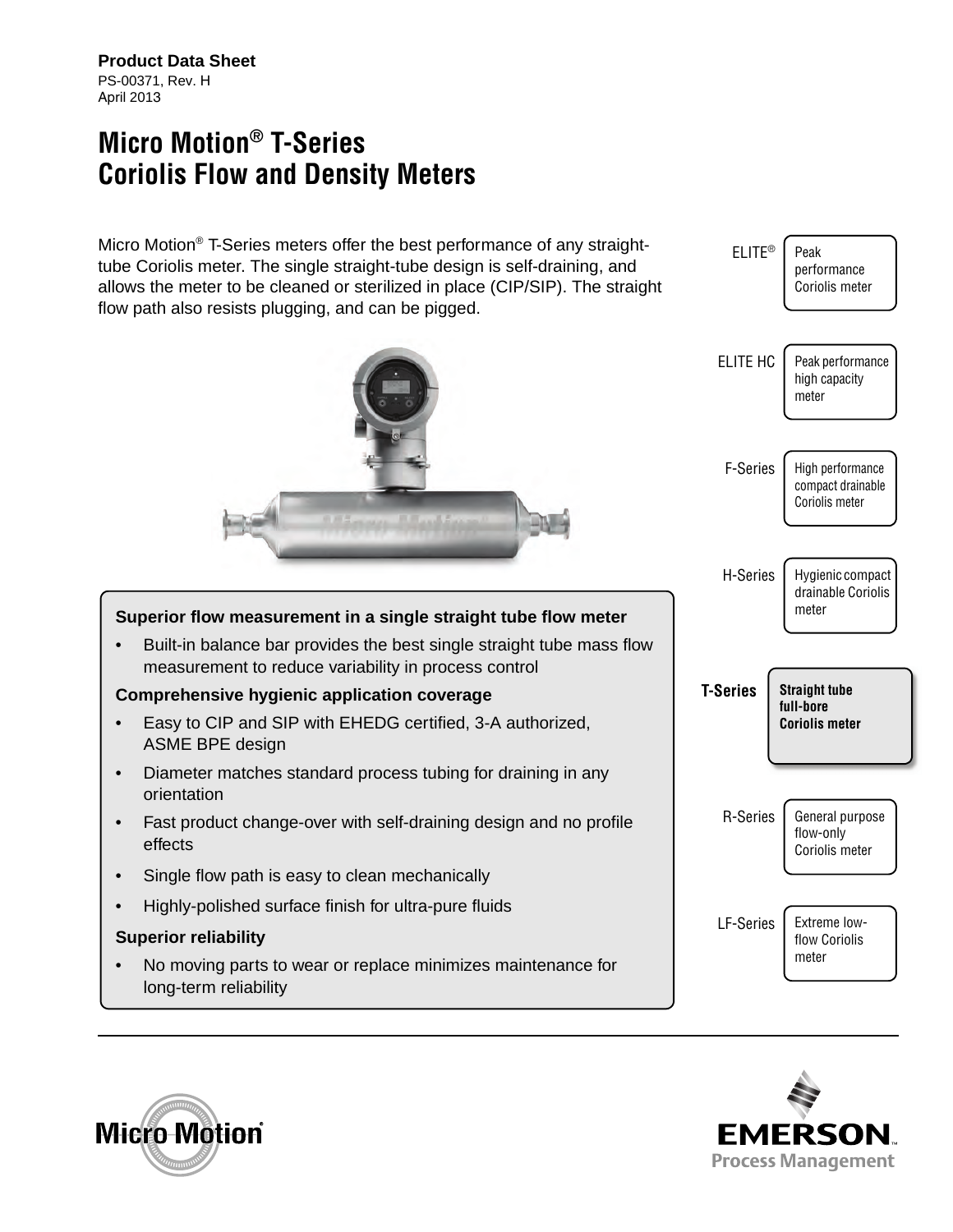# **Micro Motion T-Series straight-tube flow and density meters**

Micro Motion Coriolis meters meet a vast range of application needs, ranging from extreme low-flow up to high-flow, high-capacity lines. Cryogenic, hygienic, high-temperature, and high-pressure— Micro Motion meters can handle them all. Micro Motion meters are available with a variety of wetted parts to ensure the best material compatibility.

**Coriolis meters.** Coriolis meters offer dramatic benefits over traditional volumetric measurement technologies. Coriolis meters:

- Deliver accurate and repeatable process data over a wide range of flow rates and process conditions.
- Provide direct inline measurement of mass flow and density, and also measure volume flow and temperature—all from a single device.
- Have no moving parts, so maintenance costs are minimal.
- Have no requirements for flow conditioning or straight pipe runs, so installation is simplified and less expensive.
- Provide advanced diagnostic tools for both the meter and the process.

**T-Series Coriolis meters.** Our straighttube meter design is based on the ASME Bioprocessing Equipment Standard. With optional sanitary fittings, Micro Motion T-Series meters meet 3-A Sanitary Standards for Milk and Milk Products, are EHEDG clean-in-place approved, and feature a standard surface finish of 32 µ-inch Ra (0.8 µ-meter)—and 15 µ-inch Ra (0.38 µ-meter) is an available option.



| ۳<br>٥.  |
|----------|
|          |
| ۰°,<br>u |
|          |

The Micro Motion T-Series single straight-tube design makes these meters self-draining, and allows them to be cleaned or sterilized in place (CIP/SIP). The straight flow path also resists plugging, and can be pigged.

#### **Contents**

| Density performance (liquid only) 4 |
|-------------------------------------|
| Temperature specifications  5       |
|                                     |
|                                     |
| Vibration limits 11                 |
| Sanitary standards  11              |

| Hazardous area classifications 12 |  |
|-----------------------------------|--|
|                                   |  |
|                                   |  |
|                                   |  |
|                                   |  |
|                                   |  |
|                                   |  |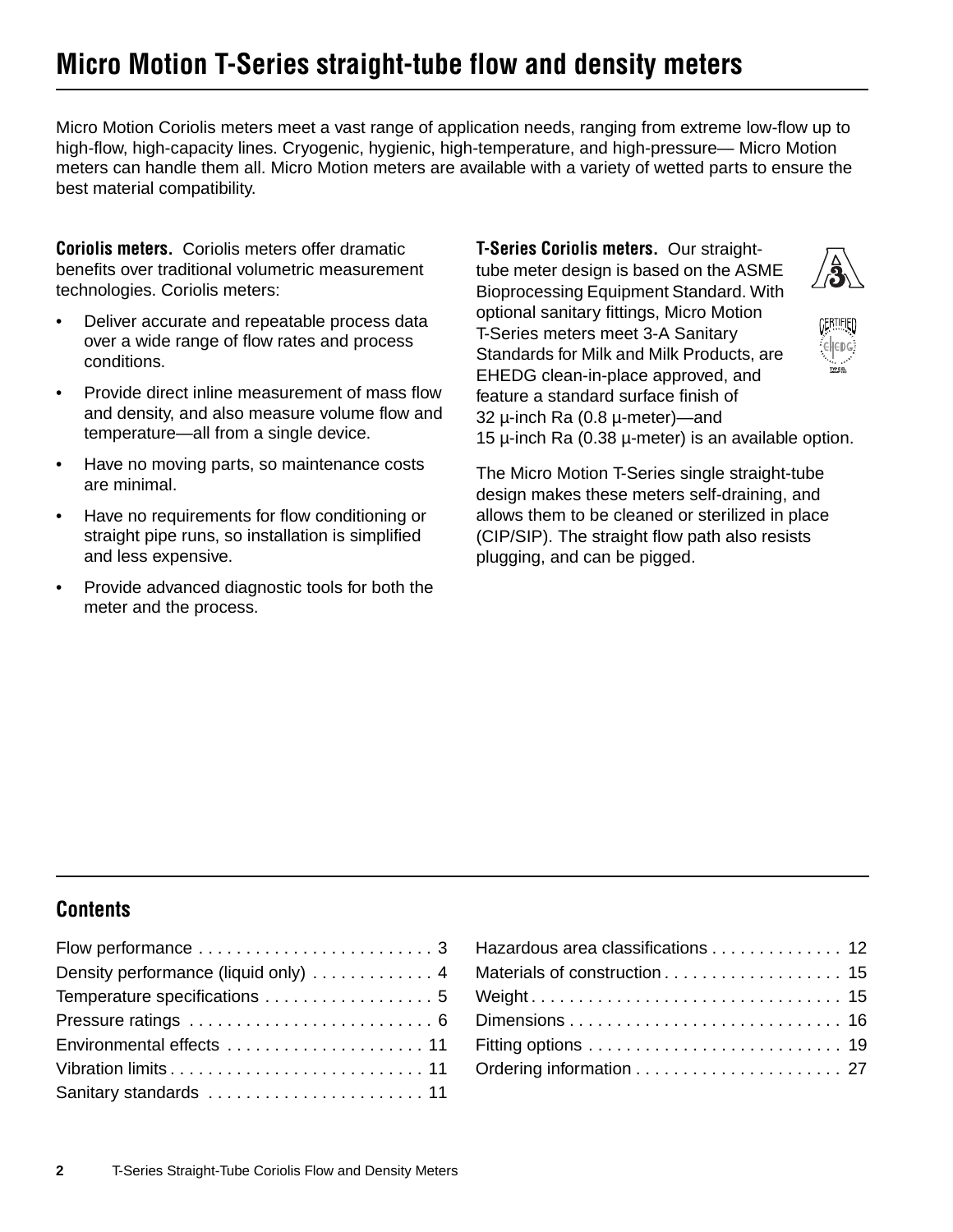## <span id="page-2-0"></span>**Flow performance**

|                                     | <b>Mass</b> |        | Volume <sup>(1)</sup> |        |
|-------------------------------------|-------------|--------|-----------------------|--------|
|                                     | Ib/min      | kg/h   | gal/min               | l/h    |
| T025                                | 25          | 680    | $\sqrt{3}$            | 680    |
| T050                                | 140         | 3800   | 17                    | 3800   |
| T075                                | 500         | 14,000 | 62                    | 14,000 |
| T100                                | 1100        | 30,000 | 132                   | 30,000 |
| T150                                | 3200        | 87,000 | 383                   | 87,000 |
| $\pm 0.15\%$ of rate <sup>(3)</sup> |             |        |                       |        |
| $\pm 0.25\%$ of rate <sup>(4)</sup> |             |        |                       |        |
| $\pm 0.50\%$ of rate <sup>(5)</sup> |             |        |                       |        |
| $\pm 0.05\%$ of rate                |             |        |                       |        |
|                                     | Ib/min      | kg/h   | gal/min               | J/h    |
| T025                                | 0.0038      | 0.10   | 0.0005                | 0.10   |
| T050                                | 0.021       | 0.57   | 0.0025                | 0.57   |
| T075                                | 0.075       | 2.0    | 0.009                 | 2.0    |
| T100                                | 0.165       | 4.50   | 0.02                  | 4.50   |
| T150                                | 0.48        | 13.0   | 0.06                  | 13.0   |
|                                     |             |        |                       |        |

*(1) Specifications for volumetric flow rate are based on a process-fluid density of 1 g/cc (1000 kg/m3 ). For fluids with density other than 1 g/cc (1000 kg/m3 ), the volumetric flow rate equals the maximum mass flow rate divided by the fluid's density.*

<span id="page-2-1"></span>*(2) Flow accuracy includes the combined effects of repeatability, linearity, and hysteresis. All specifications for liquids are based on reference conditions of water at 68 to 77 °F (20 to 25 °C) and 15 to 30 psig (1 to 2 bar), unless otherwise noted.*

*(3) When flow rate < (zero stability / 0.0015), then mass flow accuracy = ±[(zero stability / flow rate) × 100]% of rate and repeatability =*  $\pm$ *[½(zero stability / flow rate) x 100]% of rate.* 

*(4) When flow rate < (zero stability / 0.0025), then volume flow accuracy = ±[1.667 × (zero stability / flow rate) × 100]% of rate, and repeatability =*  $\pm$ *[½(zero stability / flow rate) x 100]% of rate.* 

*(5) When flow rate < (zero stability / 0.005), then gas flow accuracy = ±[(zero stability / flow rate) × 100]% of rate, and repeatability =*  $\pm$ *[½(zero stability / flow rate) × 100]% of rate.*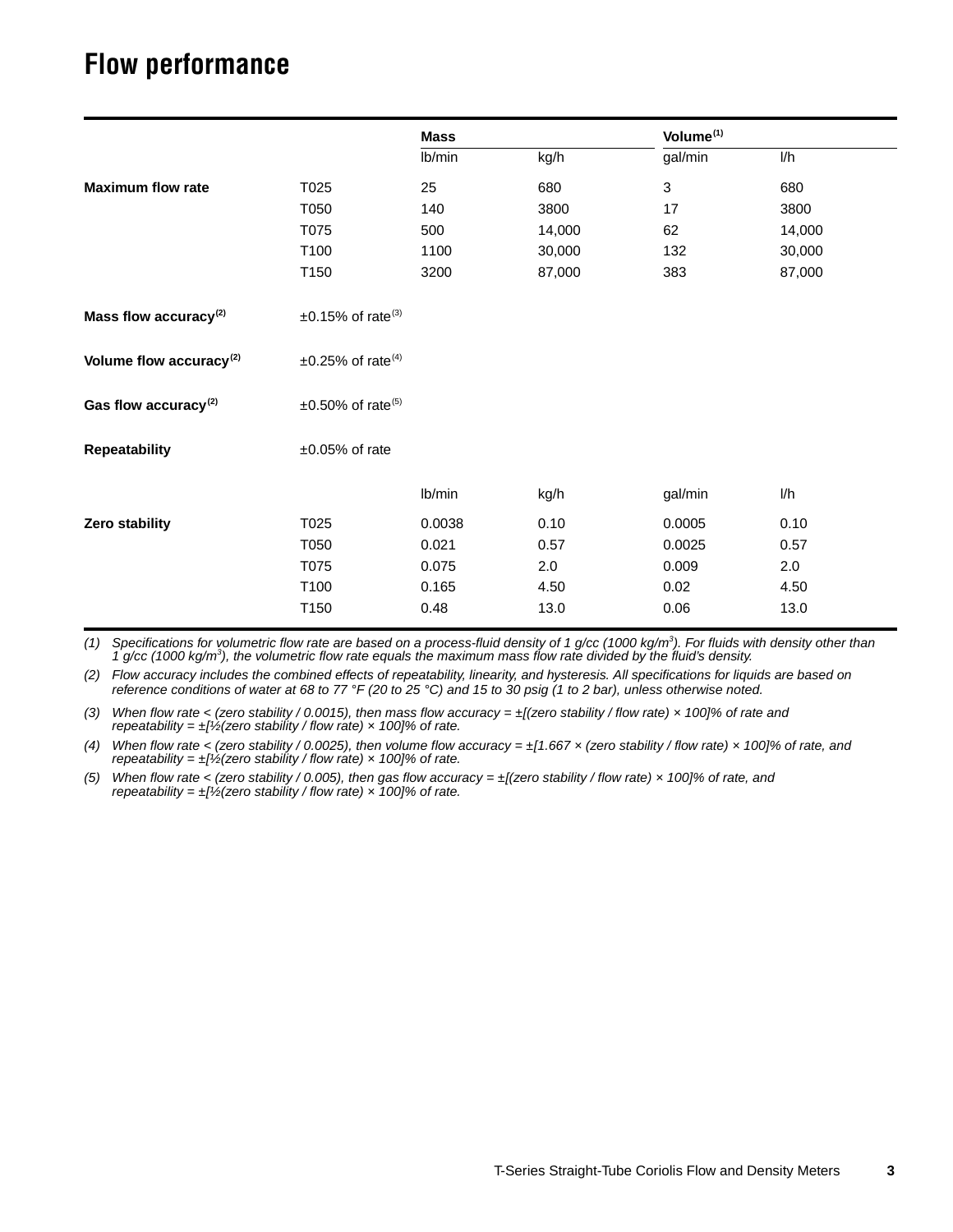## **Flow performance** *continued*

#### **Typical accuracy, turndown, and pressure drop**

Pressure drop is dependent on process conditions. To determine accuracy, turndown, and pressure drop with your process variables, use Micro Motion's product selector, available at [www.micromotion.com](http://www.micromotion.com).



# <span id="page-3-0"></span>**Density performance (liquid only)**

| Accuracy <sup>(1)</sup> | $\pm 0.002$ g/cc  | $\pm 2.0$ kg/m <sup>3</sup> |
|-------------------------|-------------------|-----------------------------|
| <b>Repeatability</b>    | $\pm 0.0005$ g/cc | $\pm 0.5$ kg/m <sup>3</sup> |
| Range                   |                   | 0-5000 kg/m <sup>3</sup>    |

*(1) Density accuracy includes the combined effects of repeatability, linearity, and hysteresis. All specifications for liquids are based on reference conditions of water at 68 to 77 °F (20 to 25 °C) and 15 to 30 psig (1 to 2 bar), unless otherwise noted.*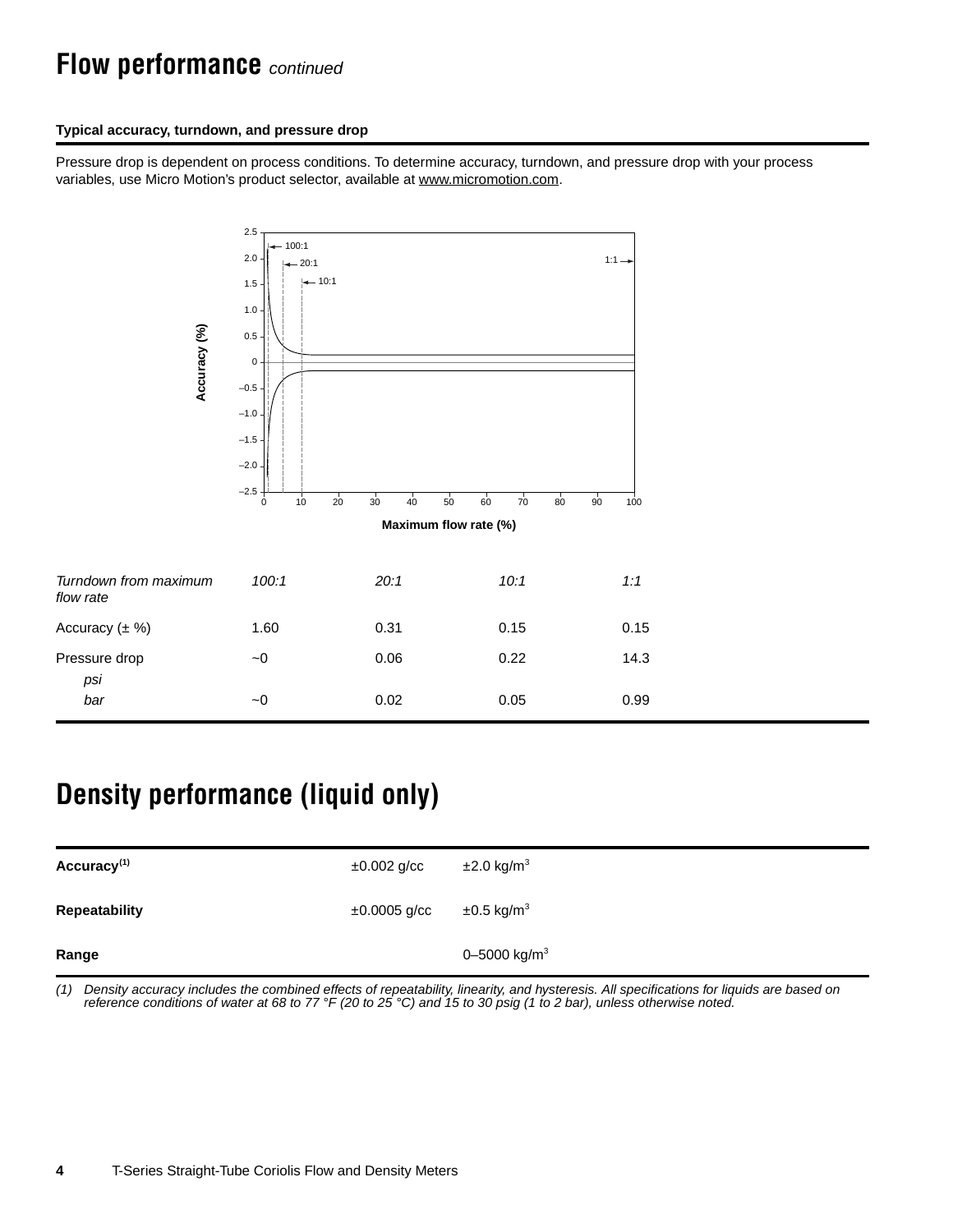## <span id="page-4-0"></span>**Temperature specifications**



*(1) Temperature limits may be further restricted by hazardous area approvals. See pages [12](#page-11-0)[–13.](#page-12-0)*

*(2) When ambient temperature is below –40 °F (–40 °C), a core processor must be heated to bring its local ambient temperature to between –40 °F (–40 °C) and +140 °F (+60 °C). Long-term storage of electronics at ambient temperatures below –40 °F (–40 °C) is not recommended.*

*(3) For the purposes of selecting electronics options, this graph should be used only as a general guide. If your process conditions are close to the gray areas, it may be inappropriate to use electronics options other than a junction box. Consult with your Micro Motion representative.*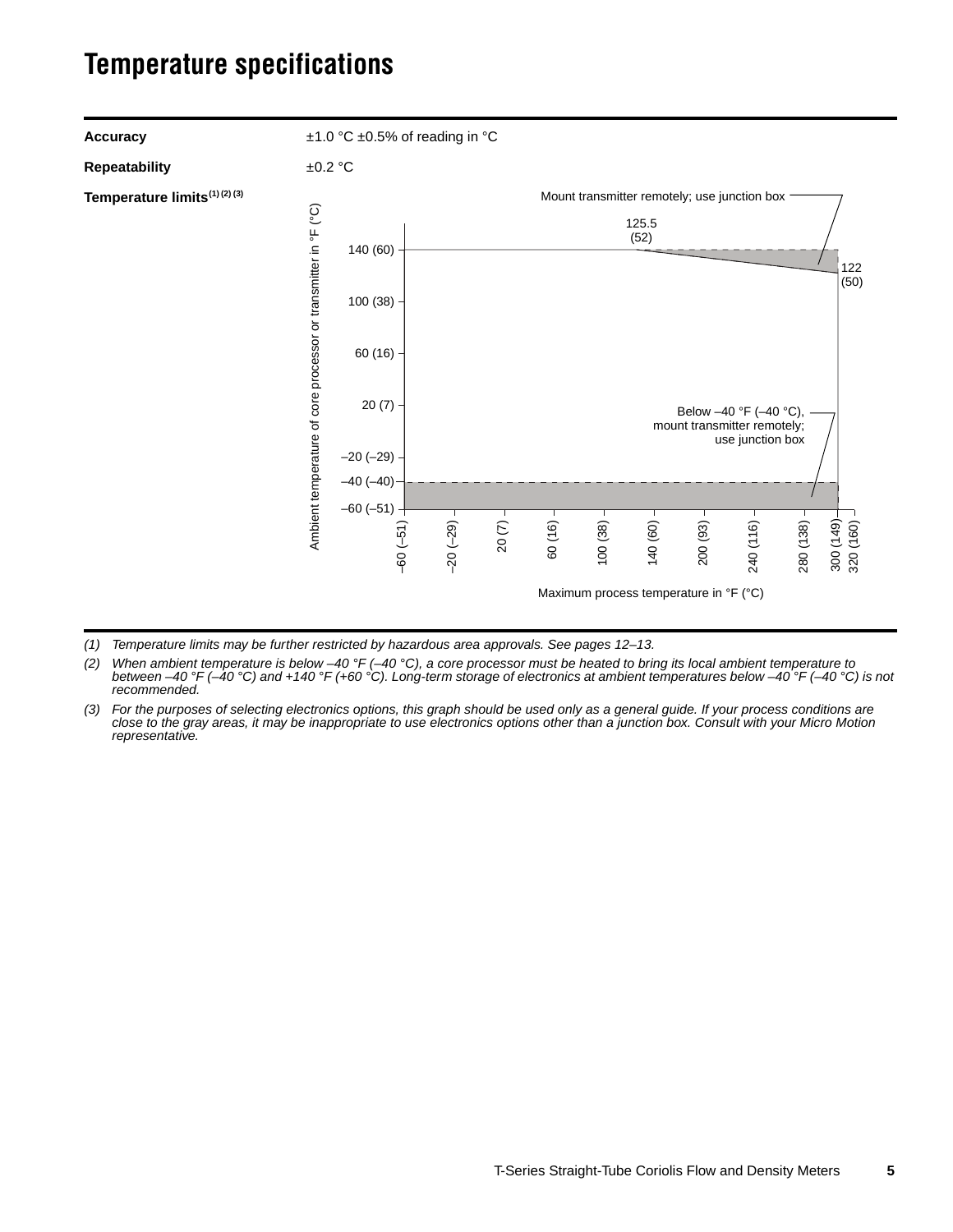# <span id="page-5-0"></span>**Pressure ratings**

| <b>PED compliance</b>       | Sensors comply with council directive 97/23/EC of 29 May 1997 on Pressure Equipment. |      |     |  |  |  |  |  |
|-----------------------------|--------------------------------------------------------------------------------------|------|-----|--|--|--|--|--|
|                             |                                                                                      | psig | bar |  |  |  |  |  |
| <b>ASME B31.3 secondary</b> | Models without purge fittings                                                        | 1450 | 100 |  |  |  |  |  |
| containment rating $(1)$    | Models with purge fittings                                                           | 725  | 50  |  |  |  |  |  |

All pressure ratings are based on ASME B31.3.

*(1) Housing is not rated for pressure containment below –20 °F (–29 °C).*

#### **Sensor pressure/temperature rating with ASME B16.5 F316/316L socket weld flanges**



#### **Models T025T through T150T; Models T075F through T150F**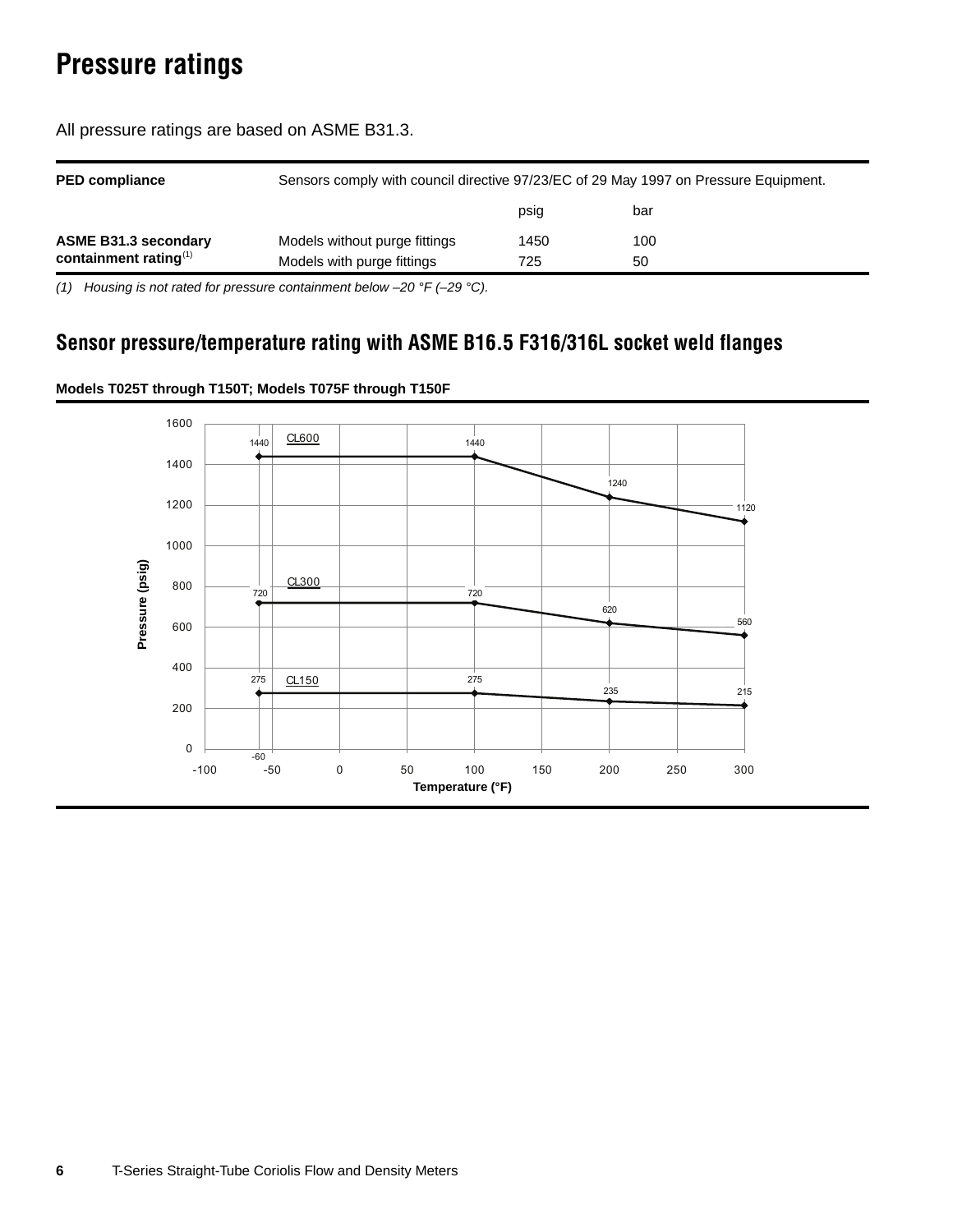## **Pressure ratings** *continued*

### **Sensor pressure/temperature rating with Tri-Clamp compatible Ti Grade 1/304L clad hygienic fittings**



**Models T025T through T150T; Models T025F through T150F**

#### **Sensor pressure/temperature rating with VCO Ti Grade 1/304L clad fittings**



**Models T025T and T050T**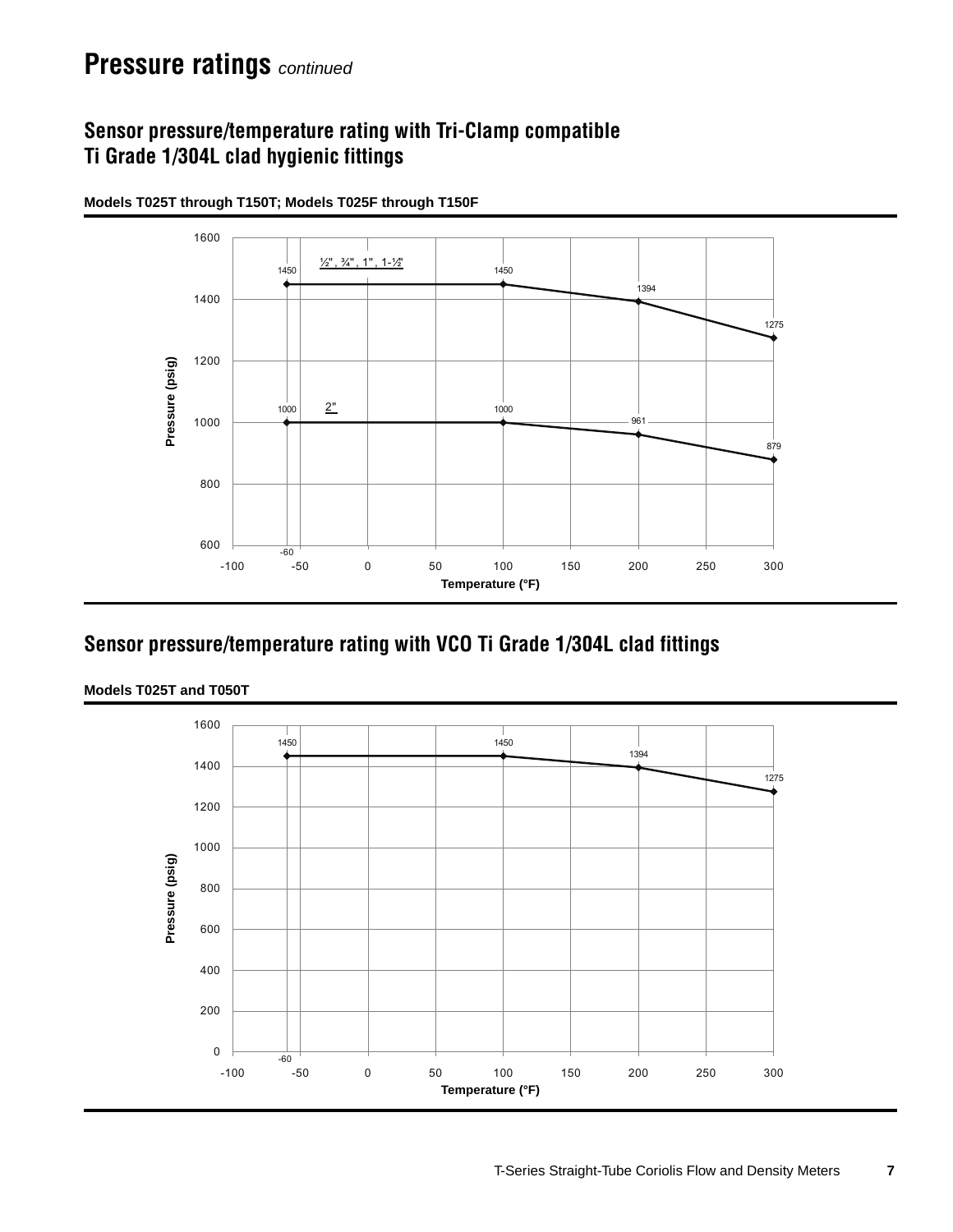### **Sensor pressure/temperature rating with JIS 2220 F316/316L socket weld flanges**



**Models T025T through T150T; Models T075F through T150F**

### **Sensor pressure/temperature rating with DIN 11851 Ti Grade 1/304L clad hygienic coupling**



**Models T025T through T150T; Models T025F through T150F**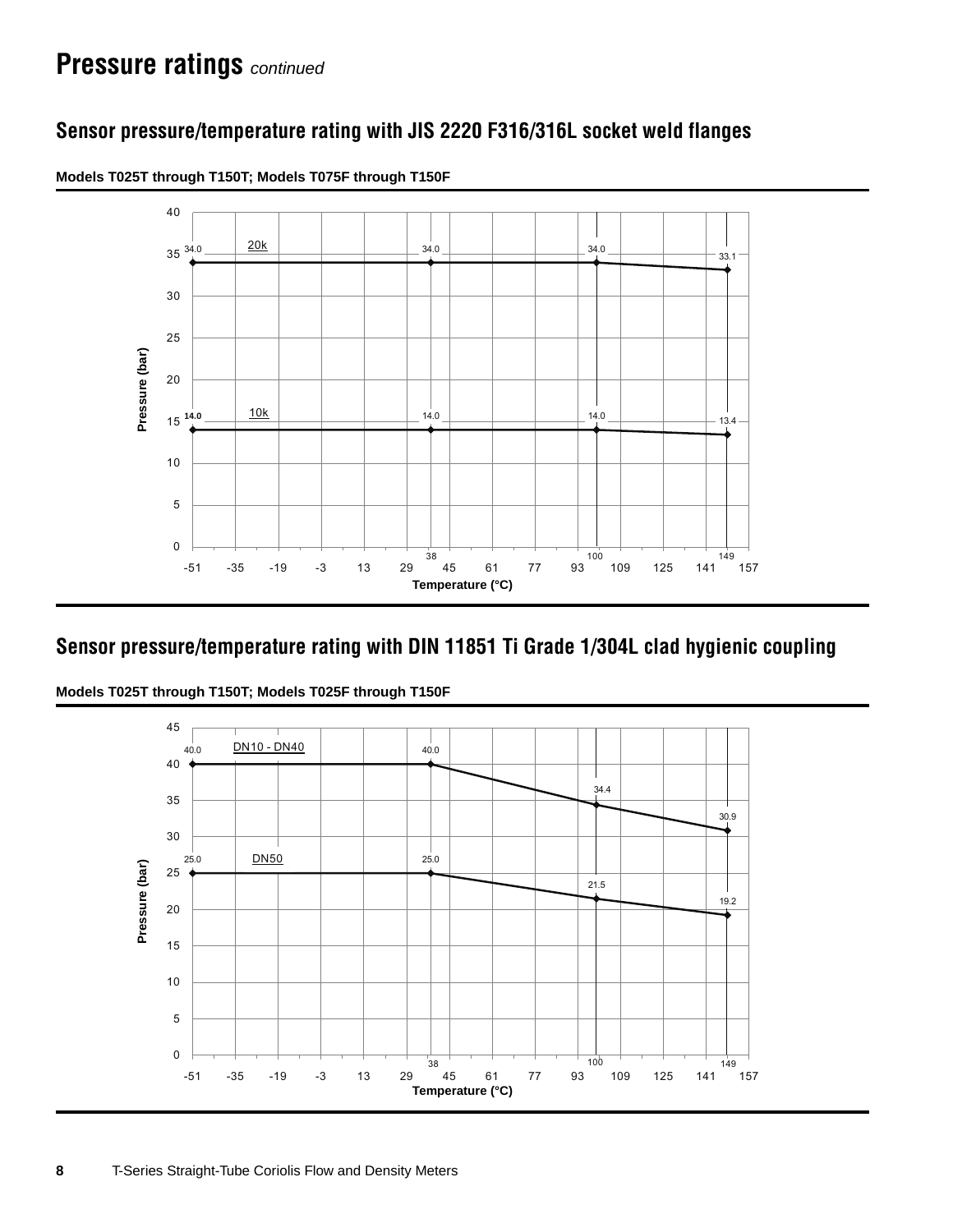### **Sensor pressure/temperature rating with DIN 11864-1 Ti Grade 1/304L clad hygienic coupling**



**Models T025T through T150T; Models T025F through T150F**

#### **Sensor pressure/temperature rating with SMS 1145 316L hygienic coupling**



**Models T075T, T150T, T075F, and T150F**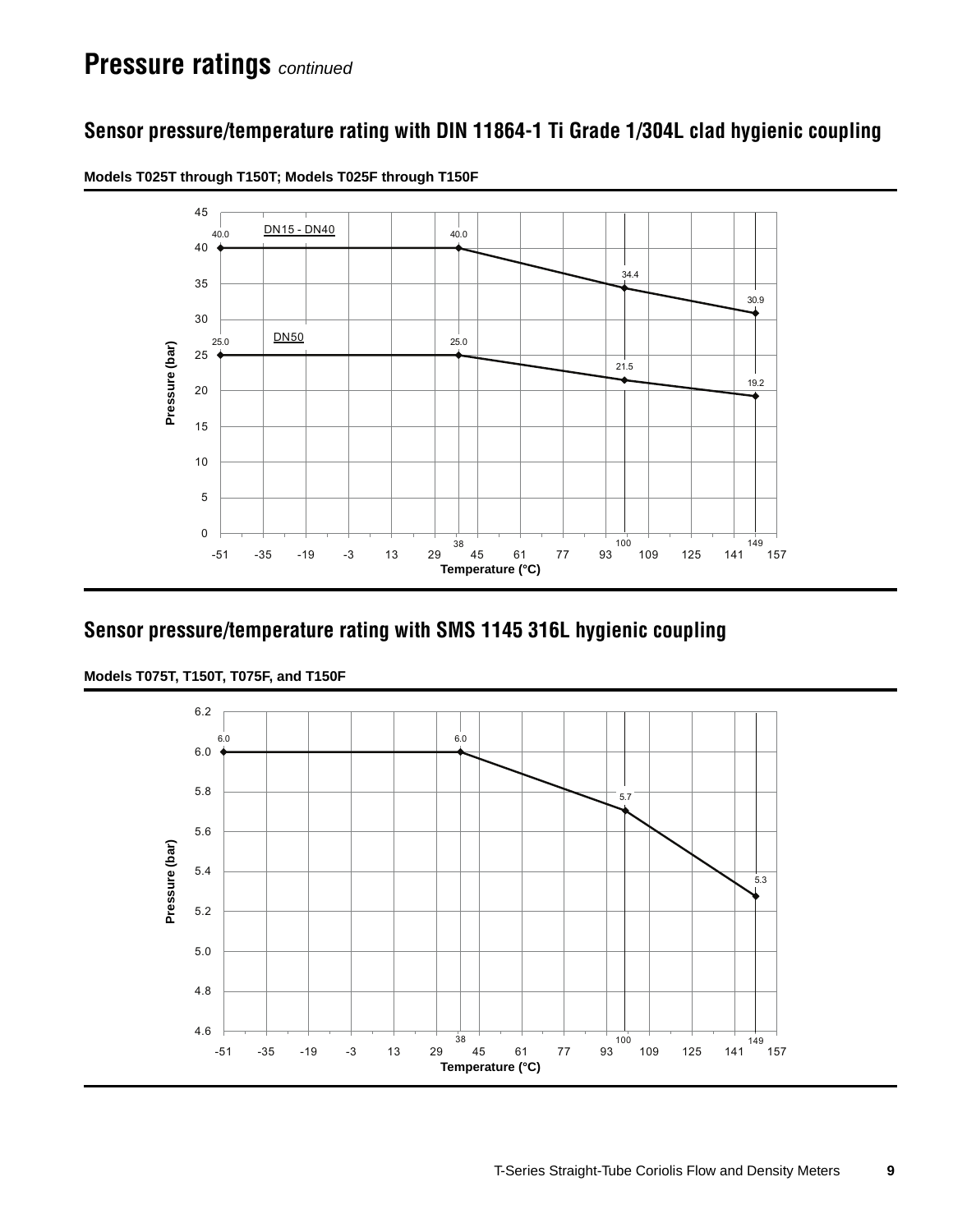### **Sensor pressure/temperature rating with ISO 2853 (IDF) 316L process fittings**



**Models T075T, T150T, T075F, and T150F**

#### **Sensor pressure/temperature rating with EN1092-1 & DIN F316/316L socket weld flanges**



**Models T025T through T150T; Models T075F through T150F**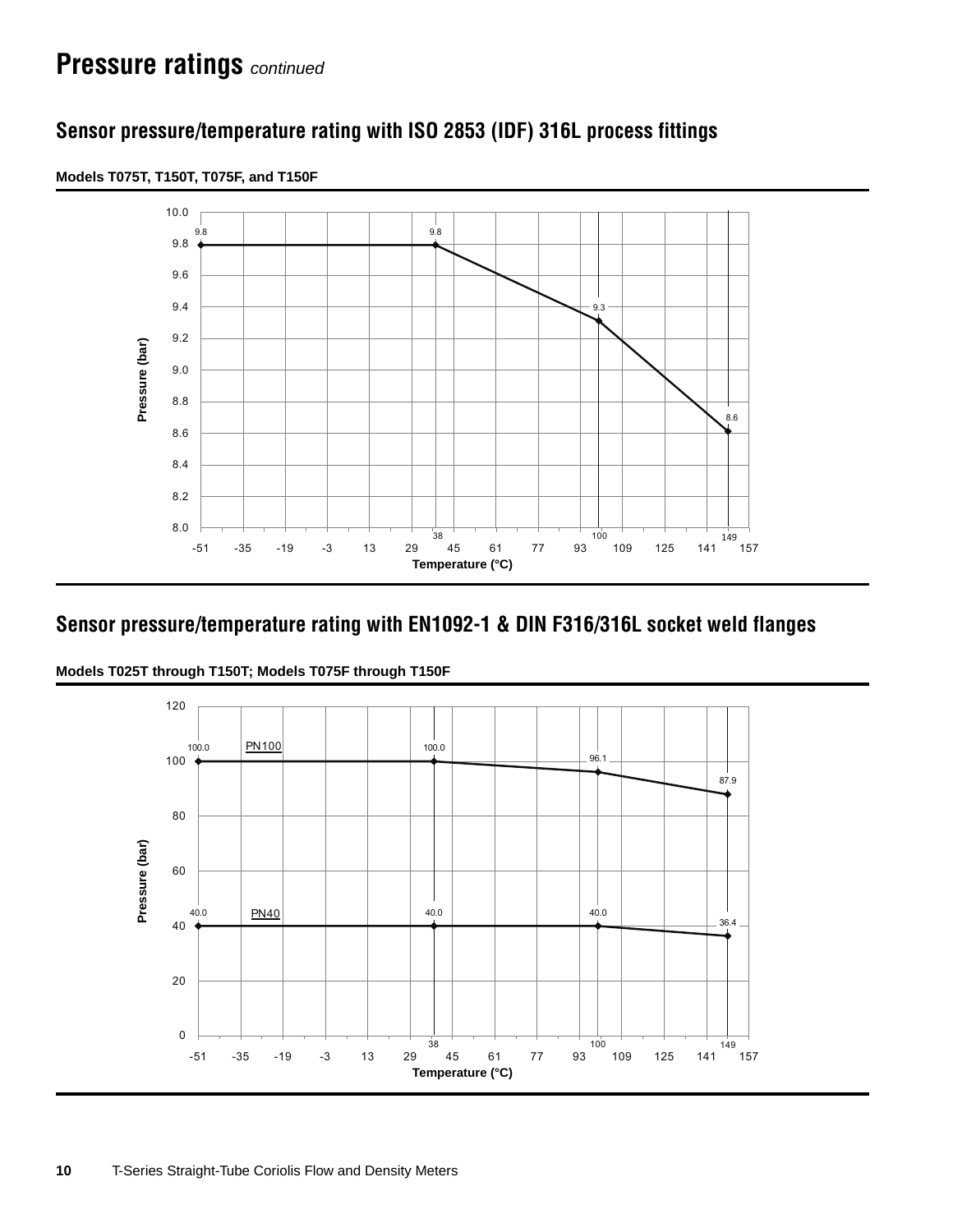## <span id="page-10-0"></span>**Environmental effects**

| Process temperature effect | Process temperature effect is defined as the worst-case zero offset due to process fluid<br>temperature change away from the zeroing temperature.                           |                                    |  |  |  |  |  |
|----------------------------|-----------------------------------------------------------------------------------------------------------------------------------------------------------------------------|------------------------------------|--|--|--|--|--|
|                            | All models                                                                                                                                                                  | 0.002% of maximum flow rate per °C |  |  |  |  |  |
| <b>Pressure effect</b>     | Pressure effect is defined as the change in sensor flow sensitivity due to process pressure<br>change away from the calibration pressure. Pressure effect can be corrected. |                                    |  |  |  |  |  |
|                            | All models                                                                                                                                                                  | None                               |  |  |  |  |  |

## <span id="page-10-1"></span>**Vibration limits**

Meets IEC 68.2.6, endurance sweep, 5 to 2000 Hz, 50 sweep cycles at 1.0 g

## <span id="page-10-2"></span>**Sanitary standards**

For sanitary applications, Micro Motion T-Series sensors with sanitary fittings feature a standard 32 µ-inch Ra (0.8 µ-meter) tube surface finish, with 15  $\mu$ -inch Ra (0.38  $\mu$ -meter) surface finish available as an option.

| <b>ASME</b>  | The Micro Motion T-Series sensor design is based on the ASME Bioprocessing Equipment<br>Standard - 1997. With sanitary fittings, these sensors meet the ASME Bioprocessing<br>Equipment Standard.                                                                                                                                                                                                                                                                          |
|--------------|----------------------------------------------------------------------------------------------------------------------------------------------------------------------------------------------------------------------------------------------------------------------------------------------------------------------------------------------------------------------------------------------------------------------------------------------------------------------------|
| $3-A$        | Micro Motion T-Series sensors with sanitary fittings meet 3-A Sanitary Standards for Milk<br>and Dairy Products.                                                                                                                                                                                                                                                                                                                                                           |
| <b>USDA</b>  | Micro Motion T-Series sensors with sanitary fittings are acceptable for use in dairy plants<br>and are approved for USDA grading service.                                                                                                                                                                                                                                                                                                                                  |
| <b>EHEDG</b> | Micro Motion T-Series sensors with sanitary fittings are approved by the European Hygienic<br>Equipment Design Group. Sensors comply with the hygienic criteria of Machinery Directive<br>98/37/EC, annex 1 (additional essential health and safety requirements for certain<br>categories of machinery), section 2.1 (agri-foodstuffs machinery). Test results show that<br>Micro Motion T-Series sensors can be cleaned in place at least as well as the reference pipe. |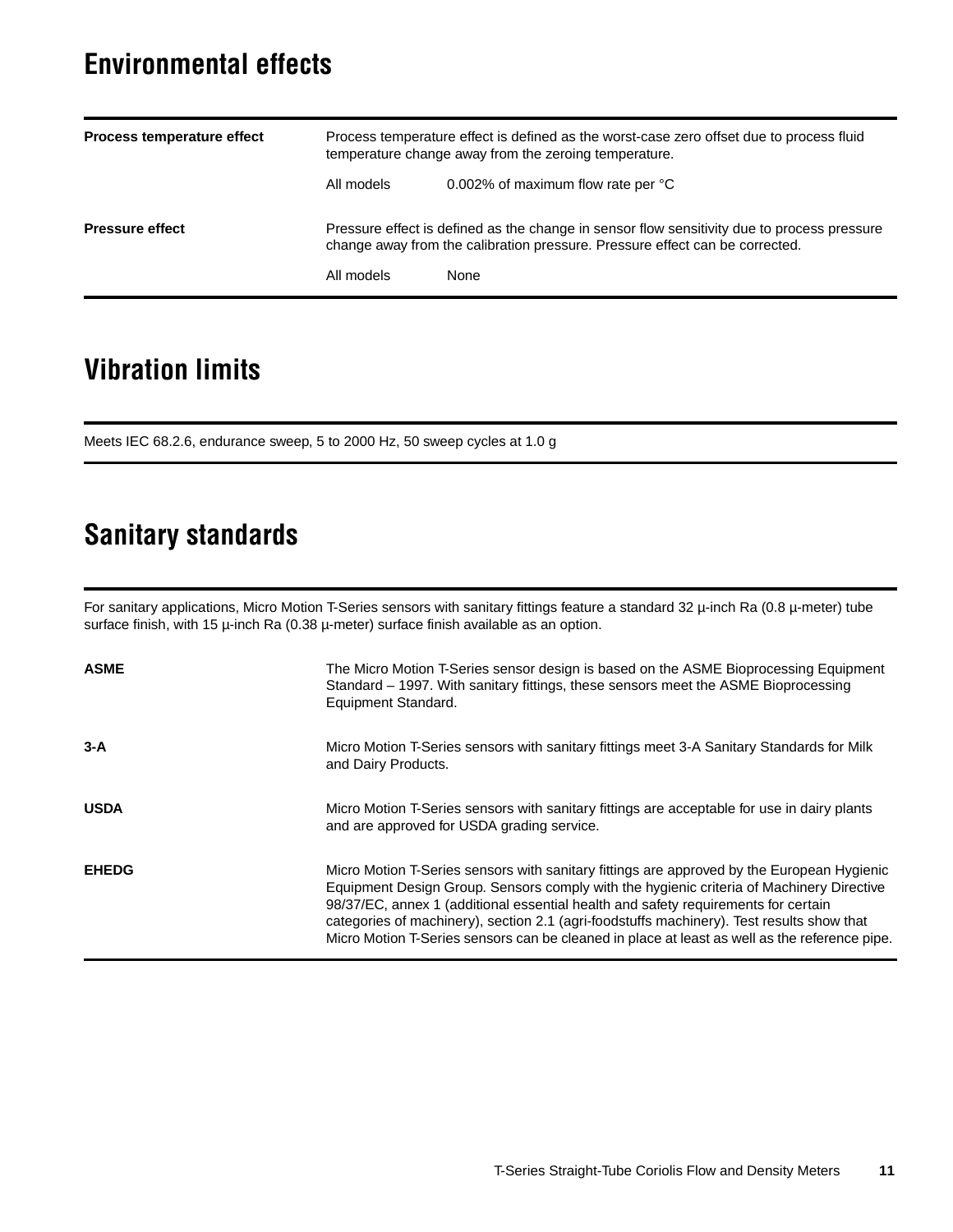# <span id="page-11-0"></span>**Hazardous area classifications**

| UL                                                     |                                                                                                                                                                                  |
|--------------------------------------------------------|----------------------------------------------------------------------------------------------------------------------------------------------------------------------------------|
| Sensors with junction box                              | Ambient temperature: +131 °F (+55 °C) maximum<br>Class I, Div. 1, Groups C and D<br>Class I, Div. 2, Groups A, B, C, and D<br>Class II, Div.1, Groups E, F, and G                |
| Sensors with integral core<br>processor or transmitter | Ambient temperature: $-40$ to $+131$ °F ( $-40$ to $+55$ °C)<br>Class I, Div. 1, Groups C and D<br>Class I, Div. 2, Groups A, B, C, and D<br>Class II, Div.1, Groups E, F, and G |
| <b>CSA</b><br>Sensors with junction box                | Ambient temperature: +140 °F (+60 °C) maximum                                                                                                                                    |
|                                                        | Class I, Div. 1, Groups C and D<br>Class I, Div. 2, Groups A, B, C, and D<br>Class II, Div.1, Groups E, F, and G                                                                 |
| Sensors with integral core<br>processor or transmitter | Ambient temperature: $-40$ to $+140$ °F ( $-40$ to $+60$ °C)<br>Class I, Div. 1, Groups C and D<br>Class I, Div. 2, Groups A, B, C, and D<br>Class II, Div.1, Groups E, F, and G |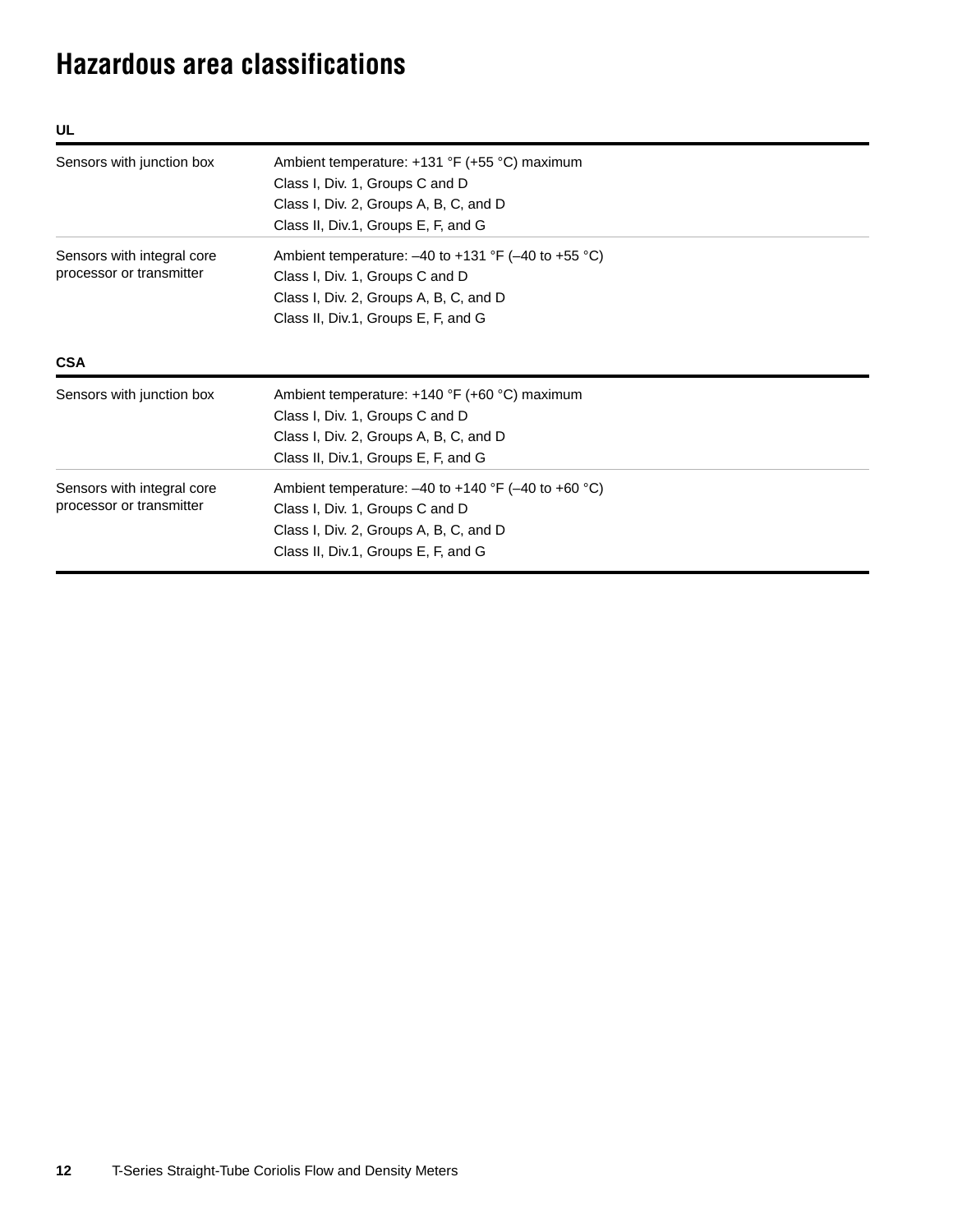## <span id="page-12-0"></span>**Hazardous area classifications** *continued*

**ATEX(1)**



<span id="page-12-1"></span>*(1) The ATEX "T" rating is defined as the maximum surface temperature of the flowmeter. The "T" rating and the ambient temperature restrict the maximum allowable temperature of the process fluid (shown in the graphs above).*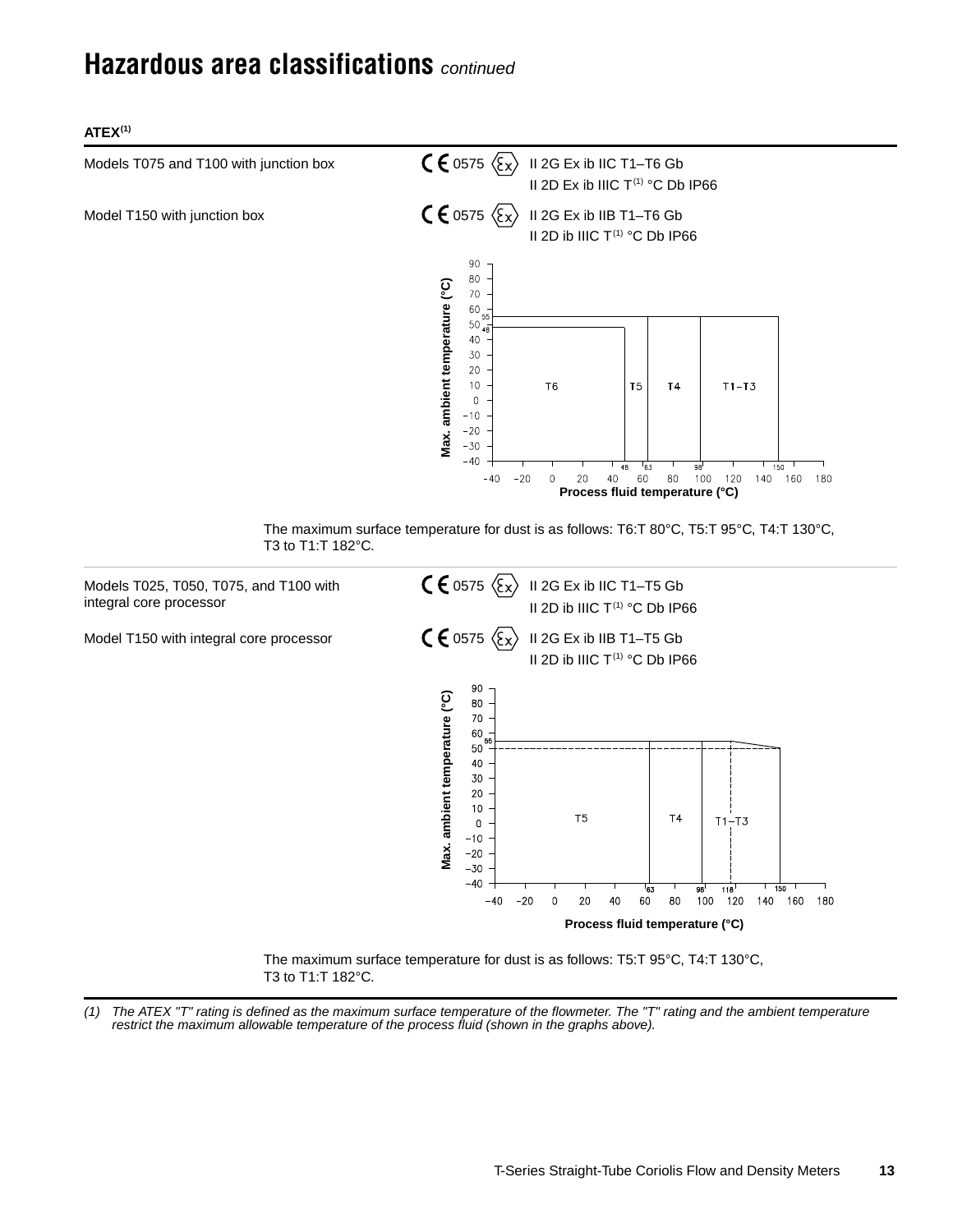## **Hazardous approvals** *continued*

#### **ATEX(1)**

 $C \n\in$  0575  $\langle \overline{\xi_x} \rangle$  II 2G Ex ib IIB+H<sub>2</sub> T1–T5 Models T025, T050, T075, and T100 with Model 1700/2700 transmitter with display  $C \n\in$  0575  $\langle \xi_x \rangle$  II 2G Ex ib IIC T1-T5 Models T025, T050, T075, and T100 with Model 1700/2700 transmitter without display Model T150 with Model 1700/2700 transmitter  $\zeta \in \mathfrak{S}$  0575  $\langle \overline{\xi}_x \rangle$  II 2G Ex ib IIB T1–T5 90 80 70 60 50 40

II 2D Ex tD A21 IP66  $T^{(1)}$  °C II 2D Ex tD A21 IP66  $T^{(1)}$  °C II 2D Ex tD A21 IP66  $T^{(1)}$  °C Vax. ambient temperature (°C) **Max. ambient temperature (°C)** 30 20  $10$  $T<sub>5</sub>$  $T<sub>4</sub>$  $T1-T3$  $\Omega$  $-10$  $-20$  $-30$  $-40$ 53ء **118**  $\Omega$  $20$ 40 60 80 100 120 140 160 180  $-40$  $-20$ **Process fluid temperature (°C)**

The maximum surface temperature for dust is as follows: T5:T 95°C, T4:T 130°C, T3 to T1:T 182°C.

 $C \in \mathsf{0}$ 575  $\langle \overline{\xi_x} \rangle$  II 2G Ex ib IIB+H<sub>2</sub> T1–T4  $C \in 0575 \langle \overline{\xi_x} \rangle$  II 2G Ex ib IIC T1-T4  $C \n\in$  0575  $\langle \overline{\xi}_X \rangle$  II 2G Ex ib IIB T1-T5 90 Max. ambient temperature (°C) **Max. ambient temperature (°C)**80 70 60 50 40 30 20  $10\,$  $T4$  $T1-T3$  $\Omega$  $-10$  $-20$  $-30$  $-40$ 118 150  $-40$  $-20$  $\Omega$ 20 40 60 80 100 120 140 160 180 **Process fluid temperature (°C)**

The maximum surface temperature for dust is as follows: T5:T 95°C, T4:T 130°C, T3 to T1:T 182°C.

<span id="page-13-0"></span>*(1) The ATEX "T" rating is defined as the maximum surface temperature of the flowmeter. The "T" rating and the ambient temperature restrict the maximum allowable temperature of the process fluid (shown in the graphs above).*

**14** T-Series Straight-Tube Coriolis Flow and Density Meters



and without display Model T150 with Model 1700/2700 transmitter with THUM adapter

Model 1700/2700 transmitter with THUM adapater

Models T025, T050, T075, and T100 with

and with display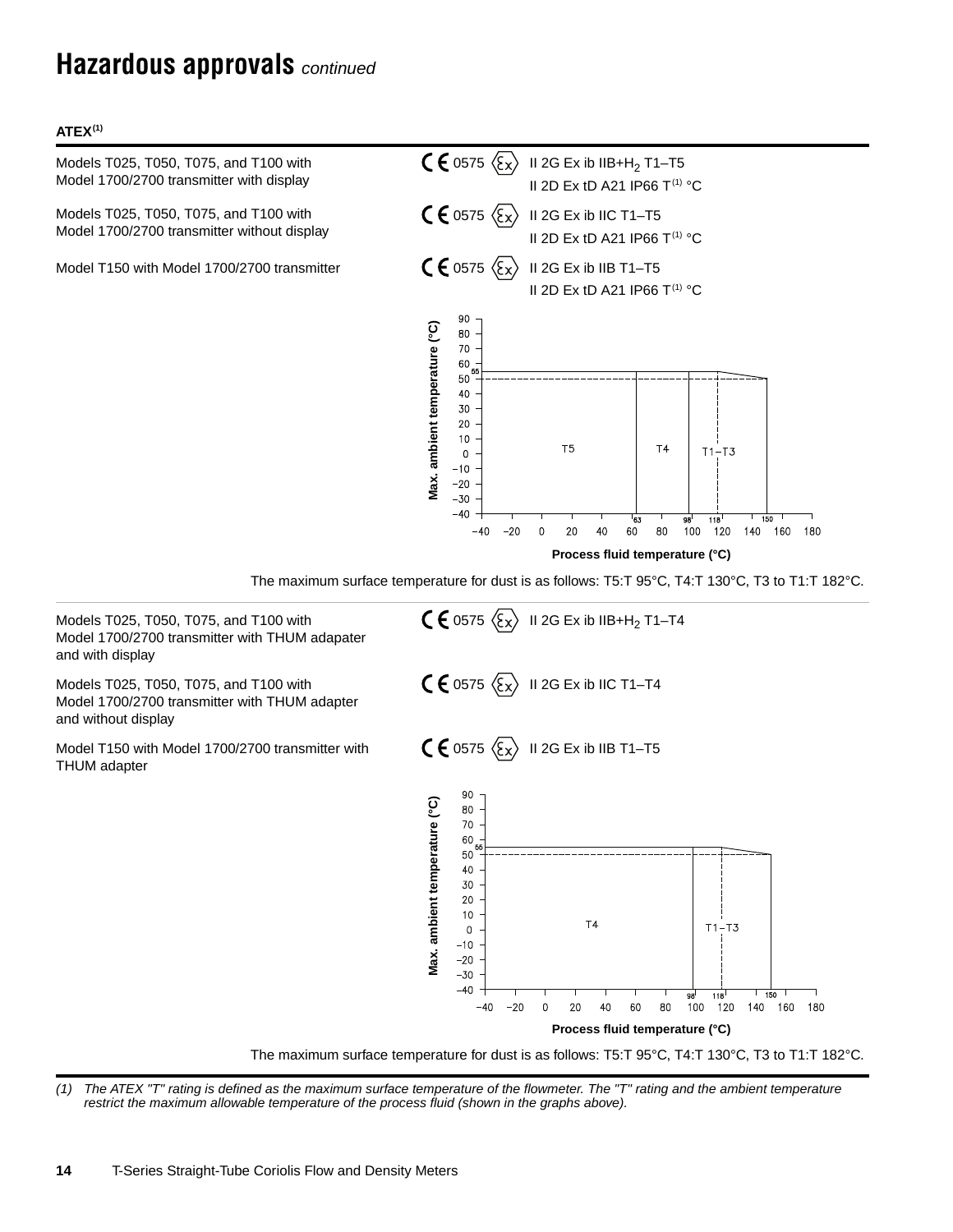## <span id="page-14-0"></span>**Materials of construction**

| Wetted parts <sup>(1)</sup> | Flow tubes<br>Sanitary fittings <sup>(2)</sup><br>Socket-weld flanges <sup>(2)</sup> | Titanium ASTM Grade 9<br>304L stainless steel and titanium ASTM Grade 1<br>F316/316L stainless steel and titanium ASTM Grade 5 (6AL-4V) |
|-----------------------------|--------------------------------------------------------------------------------------|-----------------------------------------------------------------------------------------------------------------------------------------|
| <b>Sensor housing</b>       | Sensor                                                                               | 304L stainless steel                                                                                                                    |
|                             | Core processor                                                                       | 316L stainless steel or polyurethane-coated aluminum;<br>NEMA 4X (IP66)                                                                 |
|                             | Junction box                                                                         | Polyurethane-coated aluminum; NEMA 4X (IP66)                                                                                            |

*(1) General corrosion guides do not account for cyclical stress, and therefore should not be relied upon when choosing a wetted material for your Micro Motion sensor. Please refer to Micro Motion's corrosion guide for material compatibility information.*

<span id="page-14-2"></span>*(2) Flanges are stainless steel; wetted parts are titanium. Only titanium is in contact with process flow.*

# <span id="page-14-1"></span>**Weight**

#### **Approximate weight with ANSI CL150 socket weld raised face flange**

|                                                               | T025 |    | T050 |    | T075 |    | T <sub>100</sub> |    | T150 |    |
|---------------------------------------------------------------|------|----|------|----|------|----|------------------|----|------|----|
|                                                               | lb   | kg | lb   | kg | lb   | kg | lb               | kg | lb   | кg |
| Sensor with core processor <sup>(1)</sup>                     | 14   |    | 16   |    | 33   | 15 | 58               | 27 | 137  | 63 |
| Sensor with extended core processor <sup>(1)</sup>            | 15   |    | 17   | 8  | 34   | 16 | 59               | 27 | 138  | 63 |
| Sensor with integrally mounted<br>Model 1700/2700 transmitter | 20   | 9  | 22   | 10 | 39   | 18 | 64               | 29 | 143  | 65 |
| Sensor with junction box                                      |      |    |      |    | 32   | 15 | 57               | 26 | 136  | 62 |
| Sensor with extended junction box                             |      |    |      |    | 33   | 15 | 58               | 27 | 137  | 63 |

#### **Approximate weight with 1/2-inch or 1-inch sanitary fitting (Tri-Clamp compatible)**

|                                                               | T025 |    | T050 |    | T075 |    | T100 |    | T <sub>150</sub> |    |
|---------------------------------------------------------------|------|----|------|----|------|----|------|----|------------------|----|
|                                                               | lb   | kg | lb   | kg | lb   | kg | lb   | kg | lb               | kg |
| Sensor with core processor <sup>(1)</sup>                     | 12   | 6  | 14   |    | 33   | 15 | 55   | 25 | 131              | 60 |
| Sensor with extended core processor <sup>(1)</sup>            | 13   | 6  | 15   |    | 34   | 16 | 56   | 25 | 132              | 60 |
| Sensor with integrally mounted<br>Model 1700/2700 transmitter | 18   | 8  | 20   | 9  | 39   | 18 | 60   | 28 | 137              | 62 |
| Sensor with junction box                                      |      |    |      |    | 32   | 15 | 54   | 25 | 130              | 59 |
| Sensor with extended junction box                             |      |    |      |    | 33   | 15 | 55   | 25 | 131              | 60 |

<span id="page-14-3"></span>*(1) Add 4 lbs (2 kg) for stainless steel core processor housing option (electronics interface codes A, B, D, and E).*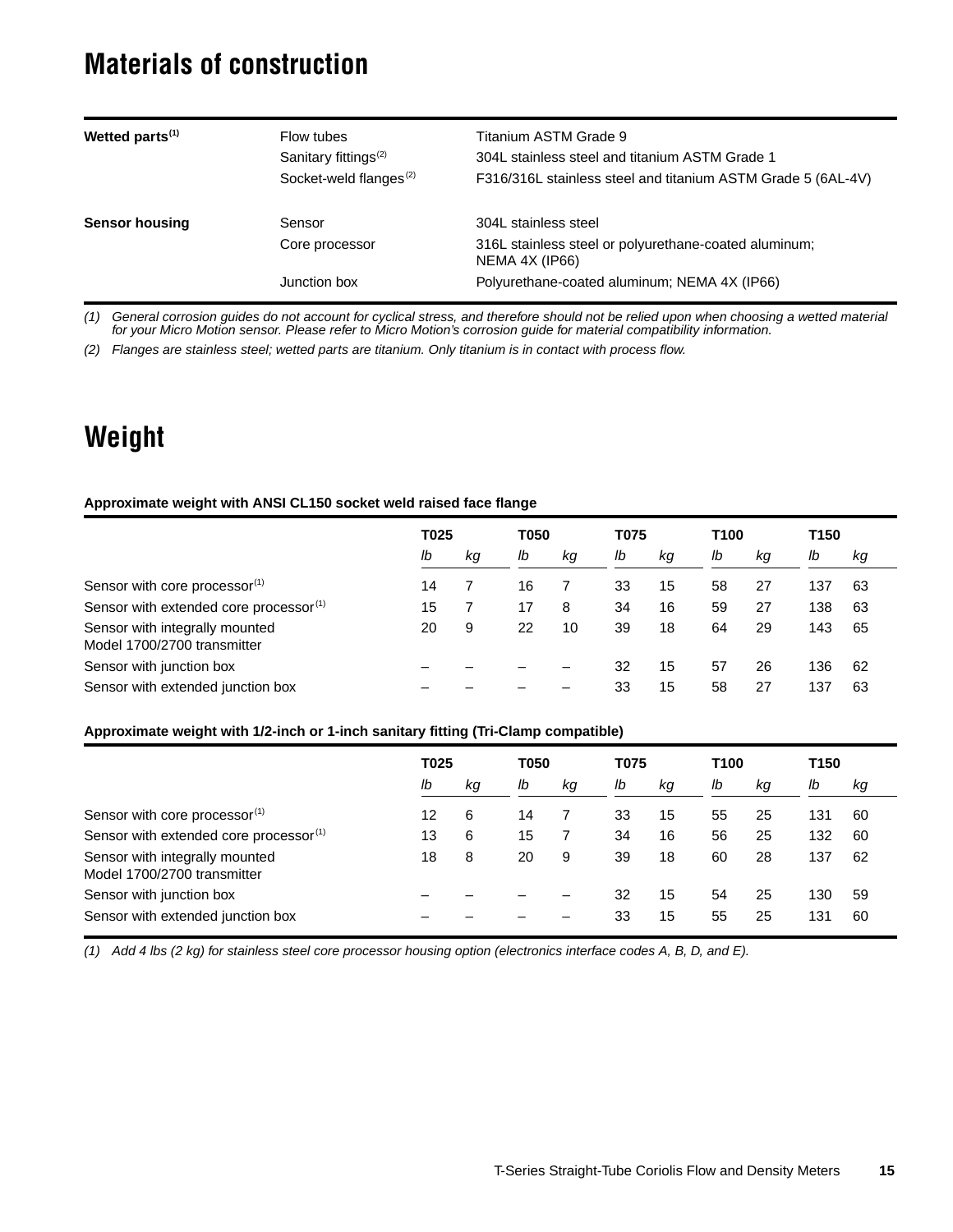# <span id="page-15-0"></span>**Dimensions**

#### **Sensor with core processor**



|                     |                      |                  | Dimensions in inches (mm) <sup>(1)</sup> |               |                |                 |                 |                |                  |
|---------------------|----------------------|------------------|------------------------------------------|---------------|----------------|-----------------|-----------------|----------------|------------------|
| <b>Sensor model</b> | No. of<br>flow tubes | <b>Tube ID</b>   | ØC (case<br>diameter)                    | Е             | M              | N               | P               | Q              | R                |
| T025                |                      | 0.180<br>(4.57)  | 31/8<br>(79)                             | 41/8<br>(105) | 51/4<br>(133)  | 31/2<br>(89)    | 10 5/8<br>(269) | 8.88<br>(225)  | 211/16<br>(68)   |
| T050                |                      | 0.360<br>(9.14)  | 31/8<br>(79)                             | 51/2<br>(140) | 51/4<br>(133)  | 31/2<br>(89)    | 10 5/8<br>(269) | 8.88<br>(225)  | 211/16<br>(68)   |
| T075                | 1                    | 0.619<br>(15.72) | 41/8<br>(105)                            | 61/8<br>(156) | 5 3/4<br>(147) | 4 1/16<br>(103) | 111/8<br>(283)  | 9.44<br>(240)  | 33/16<br>(81)    |
| T100                |                      | 0.870<br>(22.10) | 51/8<br>(130)                            | 11<br>(279)   | 61/4<br>(159)  | 4 9/16<br>(116) | 11 5/8<br>(296) | 9.94<br>(252)  | 311/16<br>(93)   |
| T150                | 1                    | 1.360<br>(34.54) | 71/8<br>(181)                            | 11<br>(279)   | 71/4<br>(185)  | 59/16<br>(141)  | 125/8<br>(321)  | 10.94<br>(278) | 4 11/16<br>(119) |

*(1) For dimensions A and B, see process fittings tables, pages [19](#page-18-0)–[26](#page-25-0).*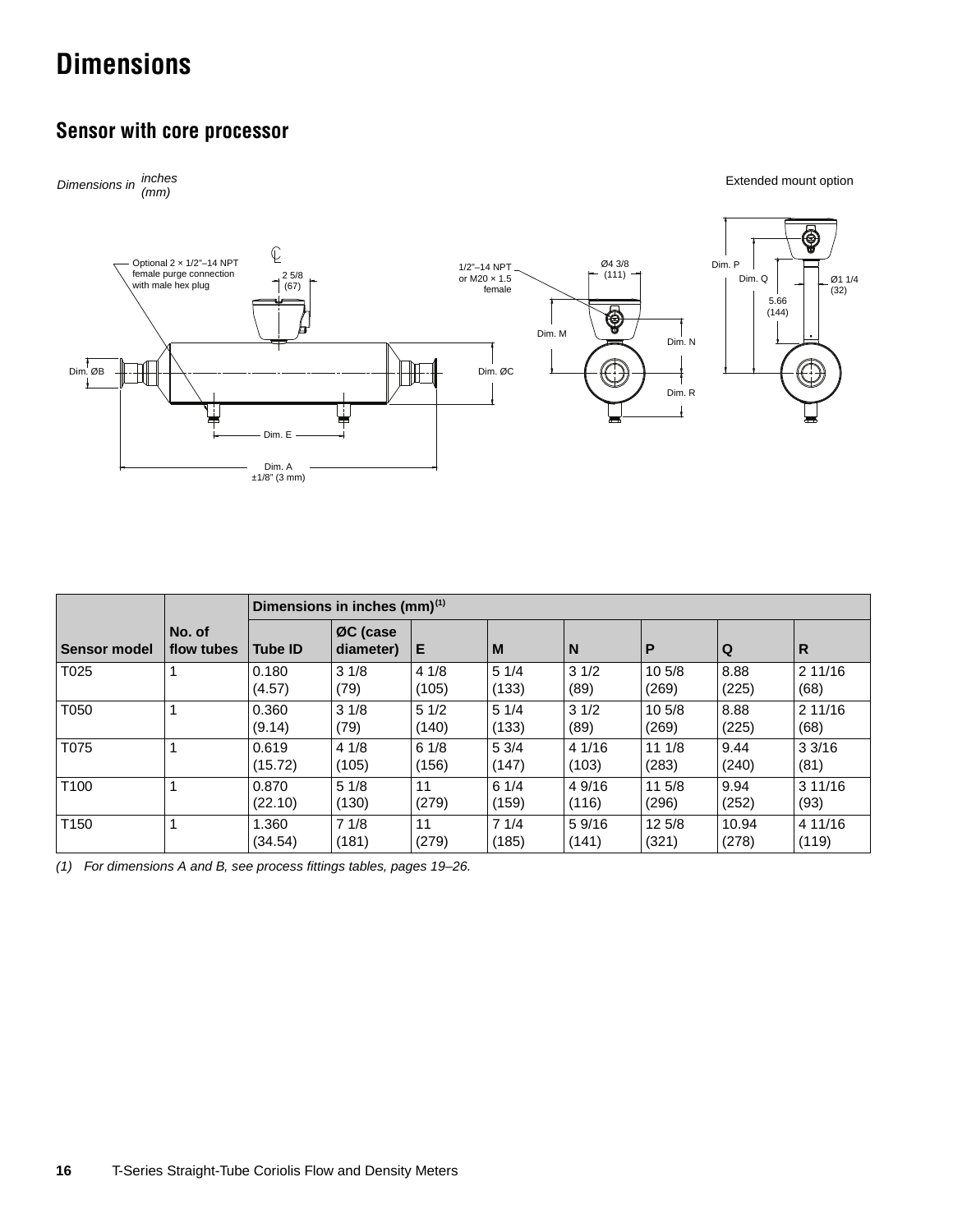

### **Sensor with integrally mounted Model 1700/2700 transmitter**

THUM adapter detail



|                        |                      | Dimensions in inches (mm) <sup>(1)</sup> |                       |             |              |           |               |  |  |  |
|------------------------|----------------------|------------------------------------------|-----------------------|-------------|--------------|-----------|---------------|--|--|--|
| <b>Sensor</b><br>model | No. of<br>flow tubes | <b>Tube ID</b>                           | ØC (case<br>diameter) | Е           |              | N         | R             |  |  |  |
| T025                   |                      | 0.180(4.57)                              | 31/8(79)              | 4 1/8 (105) | 9 3/16 (233) | 5.5(139)  | 2 11/16 (68)  |  |  |  |
| T050                   |                      | 0.360(9.14)                              | 31/8(79)              | 51/2(140)   | 93/16(233)   | 5.5(139)  | 2 11/16 (68)  |  |  |  |
| T075                   |                      | 0.619(15.72)                             | 4 1/8 (105)           | 61/8(156)   | 93/4(247)    | 6.03(153) | 33/16(81)     |  |  |  |
| T <sub>100</sub>       |                      | 0.870(22.10)                             | 51/8(130)             | 11 (279)    | 10 1/4 (260) | 6.54(166) | 311/16(93)    |  |  |  |
| T <sub>150</sub>       |                      | 1.360 (34.54)                            | 71/8(181)             | 11 (279)    | 11 1/4 (285) | 7.53(191) | 4 11/16 (119) |  |  |  |

*(1) For dimensions A and B, see process fittings tables, pages [19](#page-18-0)–[26](#page-25-0).*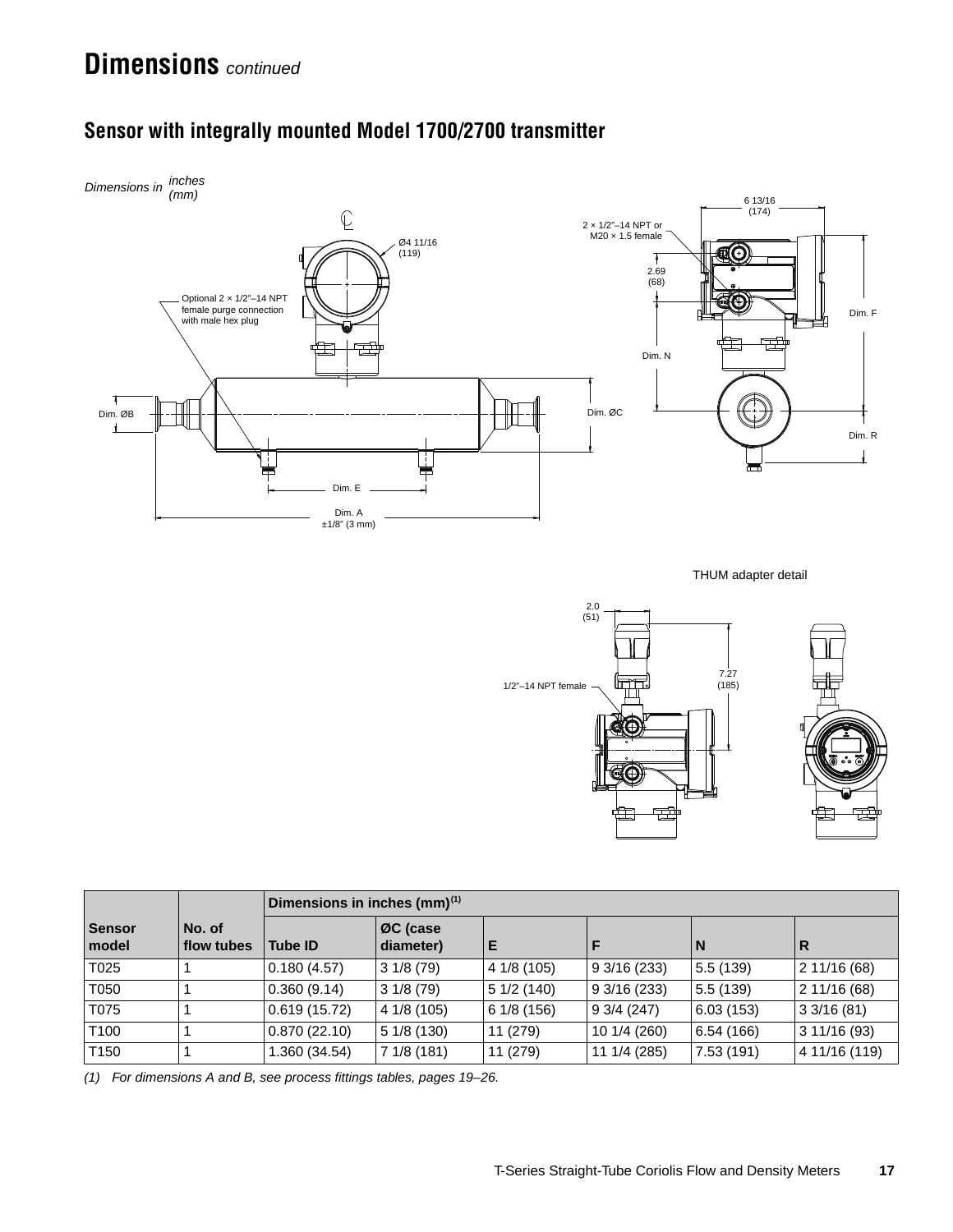## **Dimensions** *continued*

## **Sensor with junction box**



|                                       |                      | Dimensions in inches $\text{(mm)}^{(2)}$ |                       |               |               |                |                 |               |                |                  |
|---------------------------------------|----------------------|------------------------------------------|-----------------------|---------------|---------------|----------------|-----------------|---------------|----------------|------------------|
| <b>Sensor</b><br>model <sup>(1)</sup> | No. of<br>flow tubes | <b>Tube ID</b>                           | ØC (case<br>diameter) | Е             |               | H              |                 | I N           | l Q            | R                |
| T075                                  |                      | 0.619<br>(15.72)                         | 41/8<br>(105)         | 61/8<br>(156) | 41/2<br>(114) | 97/8<br>(251)  | 89/16<br>(217)  | 3.19<br>(81)  | 8.56<br>(217)  | 33/16<br>(81)    |
| T <sub>100</sub>                      |                      | 0.870<br>(22.10)                         | 51/8<br>(130)         | 11<br>(279)   | 5<br>(127)    | 103/8<br>(264) | 91/16<br>(230)  | 3.69<br>(94)  | 9.06<br>(230)  | 311/16<br>(93)   |
| T <sub>150</sub>                      |                      | 1.360<br>(34.54)                         | 71/8<br>(181)         | 11<br>(279)   | -6<br>(152)   | 113/8<br>(289) | 101/16<br>(256) | 4.69<br>(119) | 10.06<br>(256) | 4 11/16<br>(119) |

*(1) Models T025 and T050 are not available with junction box.*

*(2) For dimensions A and B, see process fittings tables, pages [19](#page-18-0)–[26](#page-25-0).*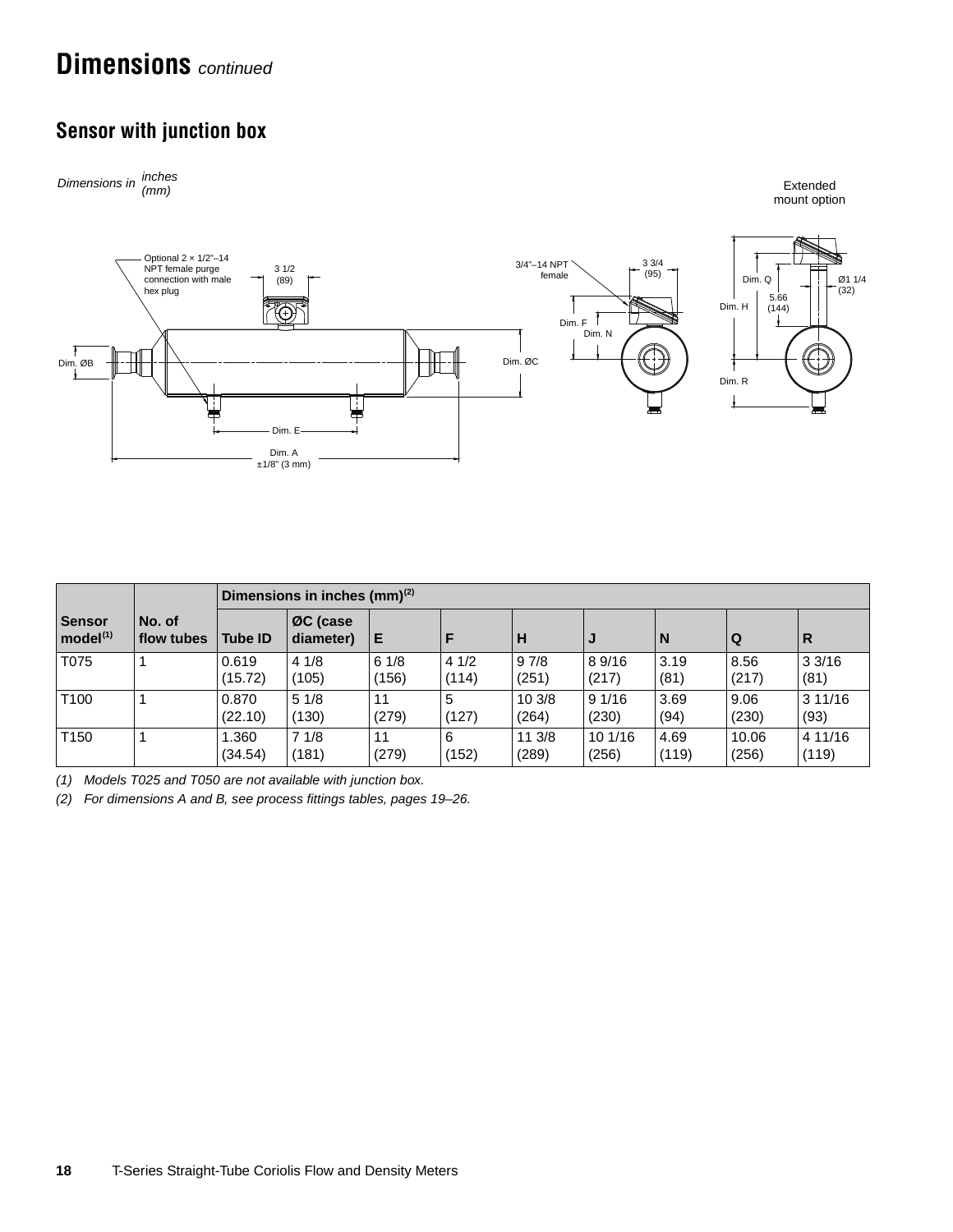# <span id="page-18-0"></span>**Fitting options**

Fittings listed here are standard options. Other types of fittings are available. The face to face dimensions for any custom fittings ordered using a 998 or 999 fitting code are not represented in this table. It is necessary to confirm face to face dimensions of these fittings at time of ordering. Contact your local Micro Motion representative.

#### **Model T025T**

| Code | <b>Description</b> |              |                         |                                                        |                                |                                | Dim. A      | Dim. B                   |
|------|--------------------|--------------|-------------------------|--------------------------------------------------------|--------------------------------|--------------------------------|-------------|--------------------------|
| 525  | <b>DN15</b>        | <b>PN40</b>  | EN 1092-1               | F316/F316L                                             | Weld neck flange               | Form B1                        | 13.65 (347) | 33/4(95)                 |
| 526  | <b>DN15</b>        | <b>PN100</b> | EN 1092-1               | F316/F316L                                             | Weld neck flange               | Form B <sub>2</sub>            | 13.97 (355) | 4 1/8 (105)              |
| 613  | $1/2$ -inch        | CL150        | <b>ASME B16.5</b>       | F316/F316L                                             | Socket weld<br>flange          | Raised face                    | 13.31 (338) | 31/2(89)                 |
| 614  | $1/2$ -inch        | <b>CL300</b> | <b>ASME B16.5</b>       | F316/F316L                                             | Socket weld<br>flange          | Raised face                    | 13.83 (351) | 33/4(95)                 |
| 615  | $1/2$ -inch        | CL600        | <b>ASME B16.5</b>       | F316/F316L                                             | Socket weld<br>flange          | Raised face                    | 13.95 (351) | 33/4(95)                 |
| 616  | <b>DN15</b>        | <b>PN40</b>  | <b>DIN 2526</b>         | F316/F316L                                             | Socket weld<br>flange          | Type C face                    | 13.65 (347) | 33/4(95)                 |
| 617  | <b>DN15</b>        | <b>PN100</b> | <b>DIN 2526</b>         | F316/F316L                                             | Socket weld<br>flange          | Type E face                    | 13.97 (355) | 4 1/8 (105)              |
| 621  | $1/2$ -inch        |              | Tri-Clamp<br>compatible | $\overline{\text{Ti}}$ grade 1 clad to<br>304L backing | Hygienic fitting               |                                | 13.92 (354) | 1(25)                    |
| 636  | #8                 |              | <b>VCO</b>              | Ti grade 1 clad to<br>304L backing                     | Swagelok<br>compatible fitting | 1/2-inch NPT<br>female adapter | 18.67 (474) |                          |
| 637  | #8                 |              | <b>VCO</b>              | Ti grade 1 clad to<br>304L backing                     | Swagelok<br>compatible fitting |                                | 15.13 (384) | $\overline{\phantom{0}}$ |
| 650  | <b>DN15</b>        | <b>PN40</b>  | <b>DIN 2512</b>         | F316/F316L                                             | Socket weld<br>flange          | Type N grooved<br>face         | 13.65 (347) | 33/4(95)                 |
| 654  | <b>DN15</b>        | <b>PN40</b>  | EN 1092-1               | F316/F316L                                             | Weld neck flange               | Form D                         | 13.65 (347) | 33/4(95)                 |
| 670  | <b>DN10</b>        |              | <b>DIN11851</b>         | Ti grade 1 clad to<br>304L backing                     | Hygienic<br>coupling           |                                | 13.93 (354) | $Rd 28 \times 1/8$       |
| 671  | <b>DN15</b>        |              | DIN11851                | Ti grade 1 clad to<br>304L backing                     | Hygienic<br>coupling           |                                | 13.93 (354) | Rd 34 x 1/8              |
| 676  | <b>DN15</b>        |              | DIN11864-1A             | Ti grade 1 clad to<br>304L backing                     | Hygienic<br>coupling           |                                | 13.89 (353) | $Rd$ 34 $\times$ 1/8     |
| 781  | 15mm               | 20K          | <b>JIS B 2220</b>       | F316/F316L                                             | Socket weld<br>flange          |                                | 13.64 (346) | 33/4(95)                 |

### **Model T025F**

|     | Code Description |                         | Dim. A                                              | Dim. B               |             |                      |
|-----|------------------|-------------------------|-----------------------------------------------------|----------------------|-------------|----------------------|
| 621 | $1/2$ -inch      | Tri-Clamp<br>compatible | Ti grade 1 clad to Hygienic fitting<br>304L backing |                      | 13.92 (354) | 1(25)                |
| 670 | <b>DN10</b>      | <b>DIN11851</b>         | Ti grade 1 clad to Hygienic<br>304L backing         | coupling             | 13.93 (354) | $Rd 28 \times 1/8$   |
| 671 | DN <sub>15</sub> | <b>DIN11851</b>         | Ti grade 1 clad to<br>304L backing                  | Hygienic<br>coupling | 13.93 (354) | $Rd$ 34 $\times$ 1/8 |
| 676 | <b>DN15</b>      | DIN11864-1A             | Ti grade 1 clad to<br>304L backing                  | Hygienic<br>coupling | 13.89 (353) | $Rd$ 34 $\times$ 1/8 |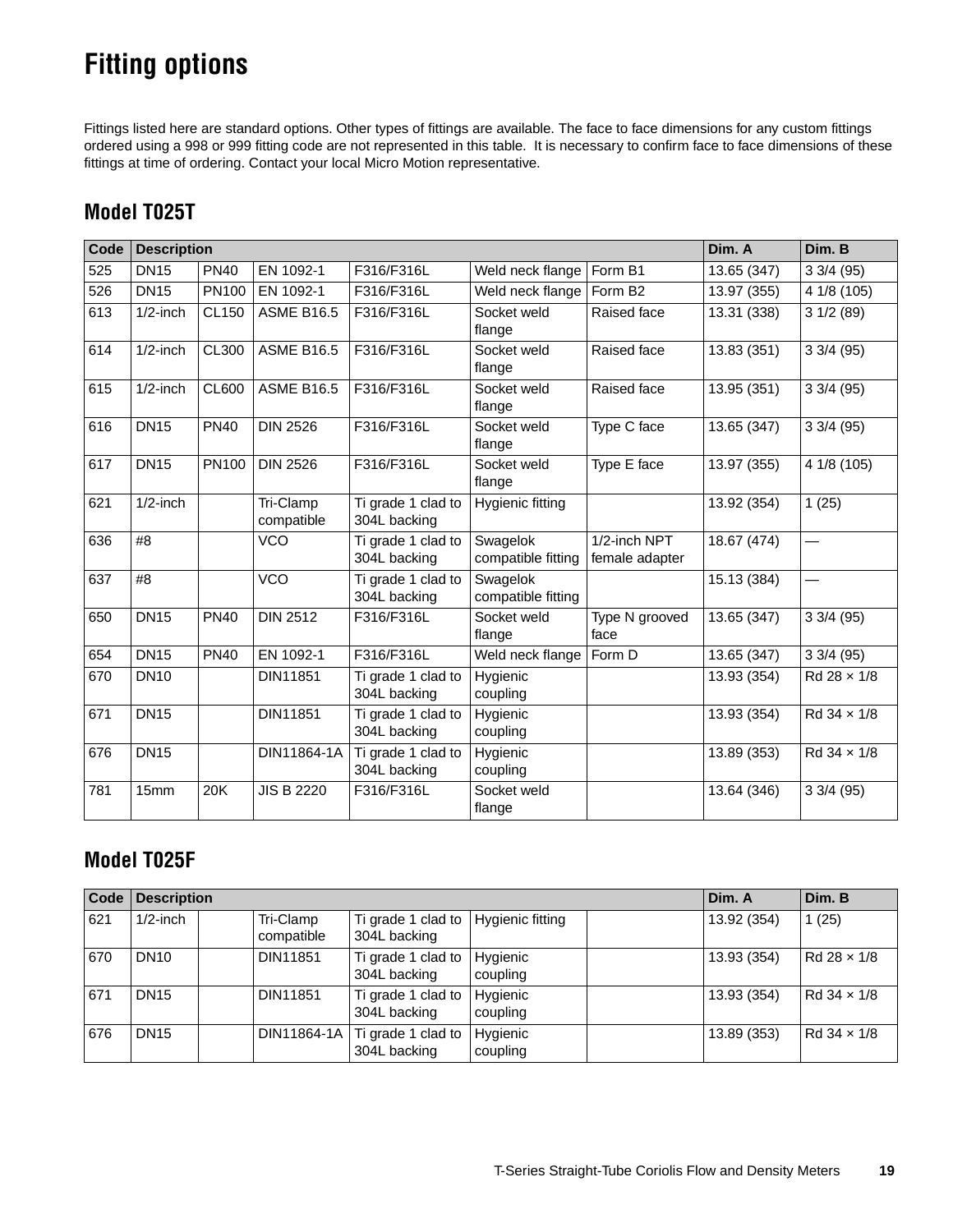### **Model T050T**

| Code | <b>Description</b> |              |                         |                                    |                                |                                | Dim. A      | Dim. B               |
|------|--------------------|--------------|-------------------------|------------------------------------|--------------------------------|--------------------------------|-------------|----------------------|
| 525  | <b>DN15</b>        | <b>PN40</b>  | EN 1092-1               | F316/F316L                         | Weld neck flange               | Form B1                        | 16.09 (409) | 33/4(95)             |
| 526  | <b>DN15</b>        | PN100        | EN 1092-1               | F316/F316L                         | Weld neck flange               | Form B <sub>2</sub>            | 16.41 (417) | 4 1/8 (105)          |
| 613  | $1/2$ -inch        | <b>CL150</b> | <b>ASME B16.5</b>       | F316/F316L                         | Socket weld<br>flange          | Raised face                    | 15.75 (400) | 31/2(89)             |
| 614  | $1/2$ -inch        | <b>CL300</b> | <b>ASME B16.5</b>       | F316/F316L                         | Socket weld<br>flange          | Raised face                    | 16.27 (413) | 33/4(95)             |
| 615  | $1/2$ -inch        | <b>CL600</b> | <b>ASME B16.5</b>       | F316/F316L                         | Socket weld<br>flange          | Raised face                    | 16.39 (417) | 33/4(95)             |
| 616  | <b>DN15</b>        | <b>PN40</b>  | <b>DIN 2526</b>         | F316/F316L                         | Socket weld<br>flange          | Type C face                    | 16.09 (409) | 33/4(95)             |
| 617  | <b>DN15</b>        | PN100        | <b>DIN 2526</b>         | F316/F316L                         | Socket weld<br>flange          | Type E face                    | 16.41 (417) | 4 1/8 (105)          |
| 621  | $1/2$ -inch        |              | Tri-Clamp<br>compatible | Ti grade 1 clad to<br>304L backing | Hygienic fitting               |                                | 16.37 (416) | 1(25)                |
| 638  | #12                |              | <b>VCO</b>              | Ti grade 1 clad to<br>304L backing | Swagelok<br>compatible fitting | 3/4-inch NPT<br>female adapter | 21.60 (549) |                      |
| 639  | #12                |              | <b>VCO</b>              | Ti grade 1 clad to<br>304L backing | Swagelok<br>compatible fitting |                                | 17.74 (451) |                      |
| 650  | <b>DN15</b>        | <b>PN40</b>  | <b>DIN 2512</b>         | F316/F316L                         | Socket weld<br>flange          | Type N grooved<br>face         | 16.09 (409) | 33/4(95)             |
| 654  | <b>DN15</b>        | <b>PN40</b>  | EN 1092-1               | F316/F316L                         | Weld neck flange               | Form D                         | 16.09 (409) | 33/4(95)             |
| 671  | <b>DN15</b>        |              | <b>DIN11851</b>         | Ti grade 1 clad to<br>304L backing | Hygienic<br>coupling           |                                | 16.37 (416) | Rd 34 x 1/8          |
| 676  | <b>DN15</b>        |              | DIN11864-1A             | Ti grade 1 clad to<br>304L backing | Hygienic<br>coupling           |                                | 16.37 (416) | $Rd$ 34 $\times$ 1/8 |
| 781  | 15mm               | 20K          | <b>JIS B 2220</b>       | F316/F316L                         | Socket weld<br>flange          |                                | 16.08 (409) | 33/4(95)             |

### **Model T050F**

| <b>Code</b> | <b>Description</b> |                         | Dim. A                                                      | Dim. B   |             |                    |
|-------------|--------------------|-------------------------|-------------------------------------------------------------|----------|-------------|--------------------|
| 621         | $1/2$ -inch        | Tri-Clamp<br>compatible | Ti grade 1 clad to   Hygienic fitting<br>304L backing       |          | 16.37 (416) | 1(25)              |
| 671         | <b>DN15</b>        | <b>DIN11851</b>         | Ti grade 1 clad to Hygienic<br>304L backing                 | coupling | 16.37 (416) | Rd $34 \times 1/8$ |
| 676         | <b>DN15</b>        |                         | DIN11864-1A   Ti grade 1 clad to   Hygienic<br>304L backing | coupling | 16.37 (416) | Rd $34 \times 1/8$ |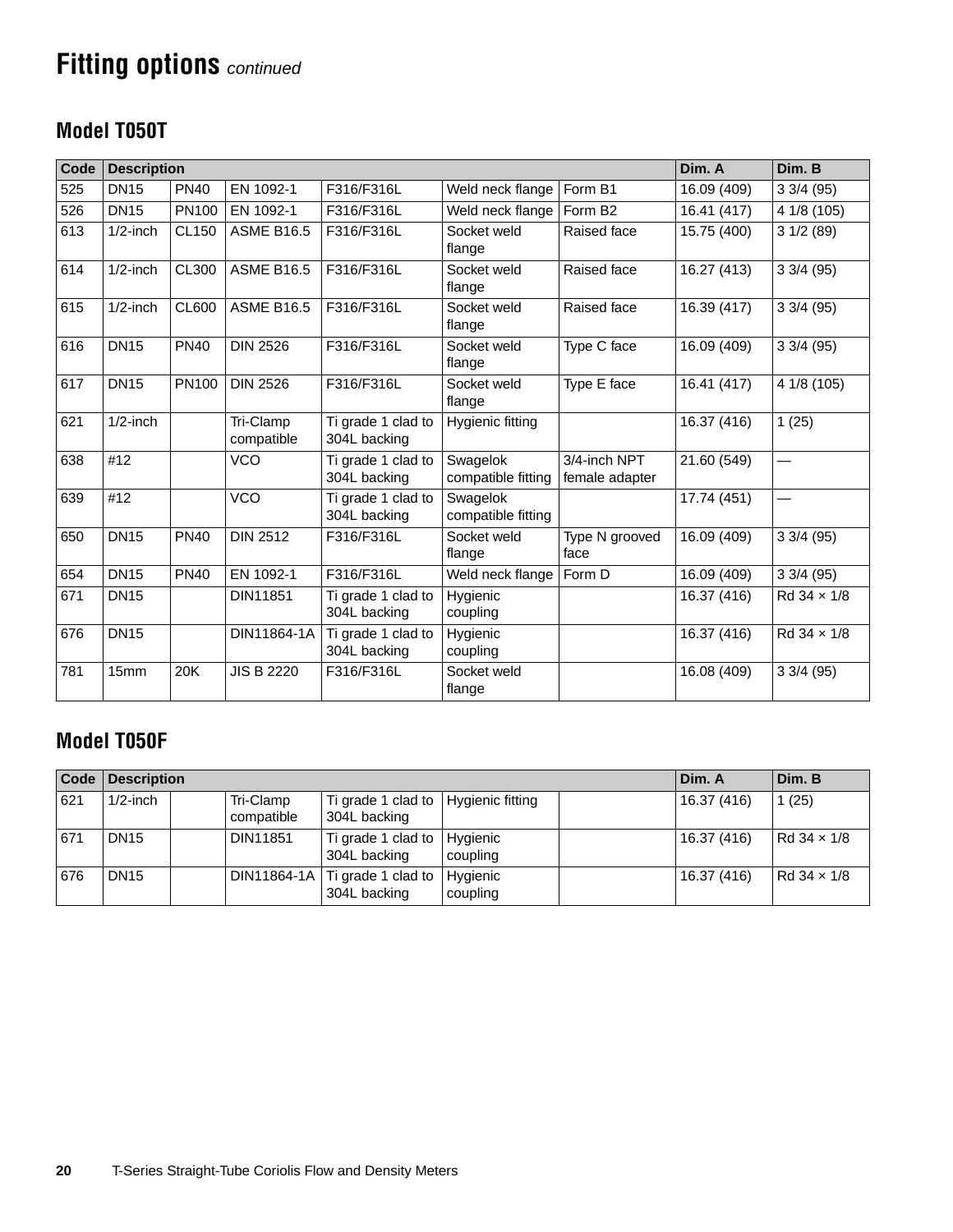#### **Model T075T**

| Code | <b>Description</b> |              |                         |                                    |                       |                        | Dim. A      | Dim. B                  |
|------|--------------------|--------------|-------------------------|------------------------------------|-----------------------|------------------------|-------------|-------------------------|
| 525  | <b>DN15</b>        | <b>PN40</b>  | EN 1092-1               | F316/F316L                         | Weld neck flange      | Form B1                | 21.15 (537) | 33/4(95)                |
| 526  | <b>DN15</b>        | PN100        | EN 1092-1               | F316/F316L                         | Weld neck flange      | Form B <sub>2</sub>    | 21.47 (545) | 4 1/8 (105)             |
| 527  | <b>DN25</b>        | <b>PN40</b>  | EN 1092-1               | F316/F316L                         | Weld neck flange      | Form B1                | 21.75 (552) | 4 1/2 (115)             |
| 528  | <b>DN25</b>        | PN100        | EN 1092-1               | F316/F316L                         | Weld neck flange      | Form B <sub>2</sub>    | 22.23 (565) | 5 1/2 (140)             |
| 613  | $1/2$ -inch        | <b>CL150</b> | <b>ASME B16.5</b>       | F316/F316L                         | Socket weld<br>flange | Raised face            | 20.81 (529) | 31/2(89)                |
| 614  | $1/2$ -inch        | <b>CL300</b> | <b>ASME B16.5</b>       | F316/F316L                         | Socket weld<br>flange | Raised face            | 21.33 (542) | 33/4(95)                |
| 615  | $1/2$ -inch        | <b>CL600</b> | <b>ASME B16.5</b>       | F316/F316L                         | Socket weld<br>flange | Raised face            | 21.45 (545) | 33/4(95)                |
| 616  | <b>DN15</b>        | <b>PN40</b>  | <b>DIN 2526</b>         | F316/F316L                         | Socket weld<br>flange | Type C face            | 21.15 (537) | $\overline{3}$ 3/4 (95) |
| 617  | <b>DN15</b>        | <b>PN100</b> | <b>DIN 2526</b>         | F316/F316L                         | Socket weld<br>flange | Type E face            | 21.47 (545) | 4 1/8 (105)             |
| 618  | <b>DN25</b>        | <b>PN40</b>  | <b>DIN 2526</b>         | F316/F316L                         | Socket weld<br>flange | Type C face            | 21.75 (552) | 4 1/2 (115)             |
| 619  | <b>DN25</b>        | <b>PN100</b> | <b>DIN 2526</b>         | F316/F316L                         | Socket weld<br>flange | Type E face            | 22.23 (565) | 5 1/2 (140)             |
| 622  | 3/4-inch           |              | Tri-Clamp<br>compatible | Ti grade 1 clad to<br>304L backing | Hygienic fitting      |                        | 21.57 (548) | 1(25)                   |
| 623  | 1-inch             |              | Tri-Clamp<br>compatible | Ti grade 1 clad to<br>304L backing | Hygienic fitting      |                        | 21.43 (544) | 2(50)                   |
| 628  | 1-inch             | <b>CL150</b> | <b>ASME B16.5</b>       | F316/F316L                         | Socket weld<br>flange | Raised face            | 21.07 (535) | 4 1/4 (108)             |
| 629  | 1-inch             | CL300        | <b>ASME B16.5</b>       | F316/F316L                         | Socket weld<br>flange | Raised face            | 21.81 (554) | 4 7/8 (124)             |
| 630  | 1-inch             | CL600        | <b>ASME B16.5</b>       | F316/F316L                         | Socket weld<br>flange | Raised face            | 21.81 (554) | 4 7/8 (124)             |
| 650  | <b>DN15</b>        | <b>PN40</b>  | <b>DIN 2512</b>         | F316/F316L                         | Socket weld<br>flange | Type N grooved<br>face | 21.15 (537) | 33/4(95)                |
| 651  | <b>DN25</b>        | <b>PN40</b>  | <b>DIN 2512</b>         | F316/F316L                         | Socket weld<br>flange | Type N grooved<br>face | 21.75 (552) | 4 1/2 (115)             |
| 654  | <b>DN15</b>        | <b>PN40</b>  | EN 1092-1               | F316/F316L                         | Weld neck flange      | Form D                 | 21.15 (537) | $\overline{3}$ 3/4 (95) |
| 655  | <b>DN25</b>        | <b>PN40</b>  | EN 1092-1               | F316/F316L                         | Weld neck flange      | Form D                 | 21.75 (552) | 4 1/2 (115)             |
| 662  | <b>DN25</b>        |              | ISO 2853<br>(IDF)       | Ti grade 1 clad to<br>304L backing | Hygienic<br>coupling  |                        | 21.47 (545) | <b>DN25</b>             |
| 672  | <b>DN25</b>        |              | DIN11851                | Ti grade 1 clad to<br>304L backing | Hygienic<br>coupling  |                        | 21.47 (545) | Rd 52 x 1/6             |
| 677  | <b>DN25</b>        |              | DIN11864-1A             | Ti grade 1 clad to<br>304L backing | Hygienic<br>coupling  |                        | 21.47 (545) | Rd 52 × 1/6             |
| 692  | <b>DN25</b>        |              | <b>SMS 1145</b>         | Ti grade 1 clad to<br>304L backing | Hygienic<br>coupling  |                        | 21.47 (545) | Rd 40 x 1/6             |
| 781  | 15mm               | 20K          | <b>JIS B 2220</b>       | F316/F316L                         | Socket weld<br>flange |                        | 21.14 (537) | 33/4(95)                |
| 782  | 25mm               | 20K          | <b>JIS B 2220</b>       | F316/F316L                         | Socket weld<br>flange |                        | 21.57 (548) | 4 15/16 (125)           |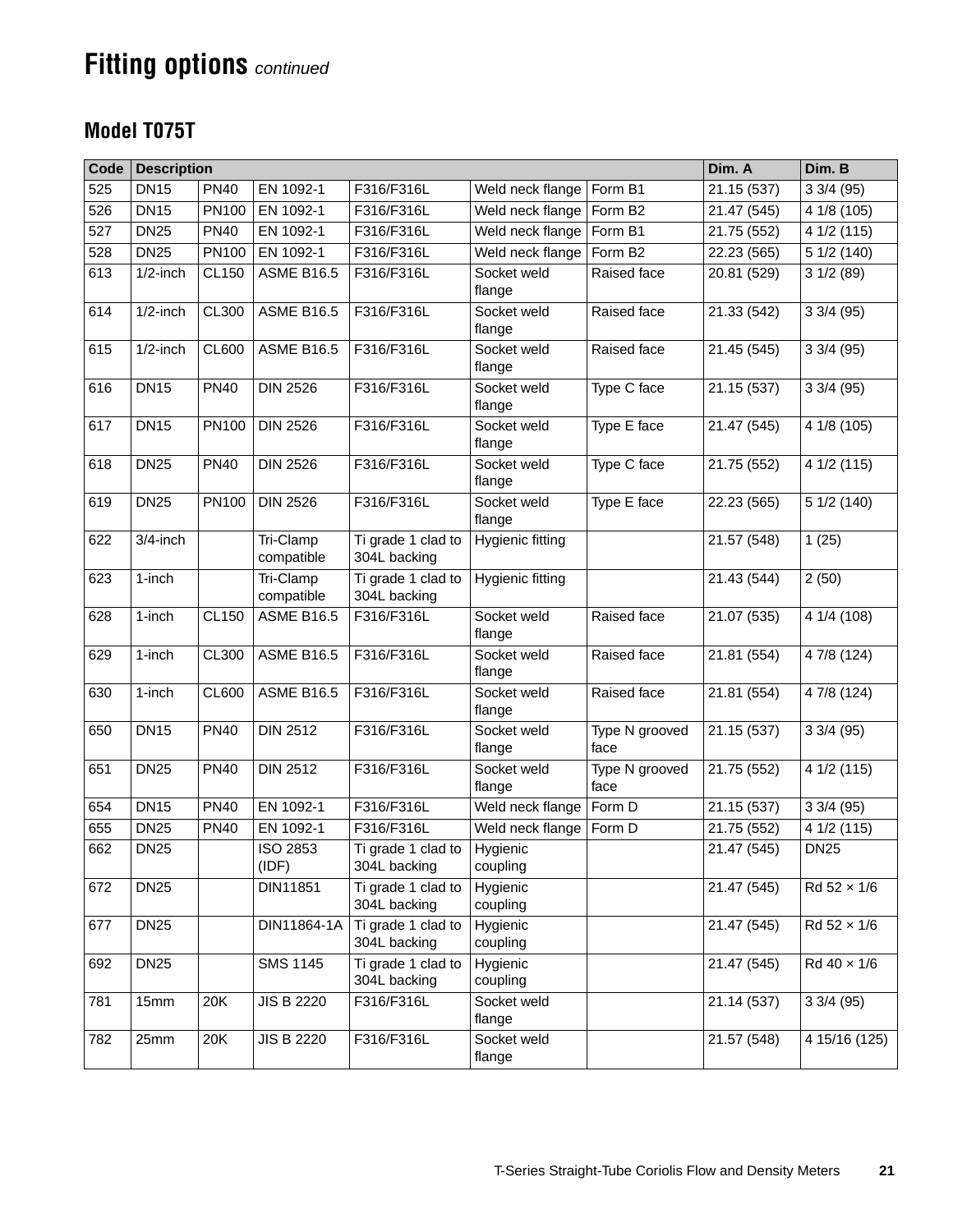### **Model T075F**

| Code | <b>Description</b> |              |                          |                                    |                         |                        | Dim. A                  | Dim. B                 |
|------|--------------------|--------------|--------------------------|------------------------------------|-------------------------|------------------------|-------------------------|------------------------|
| 613  | $1/2$ -inch        | <b>CL150</b> | <b>ASME B16.5</b>        | F316/F316L                         | Socket weld<br>flange   | Raised face            | 20.81 (529)             | 31/2(89)               |
| 614  | $1/2$ -inch        | <b>CL300</b> | <b>ASME B16.5</b>        | F316/F316L                         | Socket weld<br>flange   | Raised face            | 21.33 (542)             | 33/4(95)               |
| 615  | $1/2$ -inch        | <b>CL600</b> | <b>ASME B16.5</b>        | F316/F316L                         | Socket weld<br>flange   | Raised face            | 21.45(545)              | $3\overline{3}/4$ (95) |
| 616  | <b>DN15</b>        | <b>PN40</b>  | <b>DIN 2526</b>          | F316/F316L                         | Socket weld<br>flange   | Type C face            | 21.15(537)              | $3\frac{3}{4}(95)$     |
| 617  | <b>DN15</b>        | <b>PN100</b> | <b>DIN 2526</b>          | F316/F316L                         | Socket weld<br>flange   | Type E face            | $\overline{21.47(545)}$ | 4 1/8 (105)            |
| 618  | <b>DN25</b>        | <b>PN40</b>  | <b>DIN 2526</b>          | F316/F316L                         | Socket weld<br>flange   | Type C face            | 21.75 (552)             | 4 1/2 (115)            |
| 619  | <b>DN25</b>        | <b>PN100</b> | <b>DIN 2526</b>          | F316/F316L                         | Socket weld<br>flange   | Type E face            | 22.23 (565)             | 5 1/2 (140)            |
| 622  | $3/4$ -inch        |              | Tri-Clamp<br>compatible  | Ti grade 1 clad to<br>304L backing | <b>Hygienic fitting</b> |                        | 21.57 (548)             | 1(25)                  |
| 623  | 1-inch             |              | Tri-Clamp<br>compatible  | Ti grade 1 clad to<br>304L backing | Hygienic fitting        |                        | 21.43 (544)             | 2(50)                  |
| 628  | 1-inch             | <b>CL150</b> | <b>ASME B16.5</b>        | F316/F316L                         | Socket weld<br>flange   | Raised face            | 21.07(535)              | 4 1/4 (108)            |
| 629  | 1-inch             | <b>CL300</b> | <b>ASME B16.5</b>        | F316/F316L                         | Socket weld<br>flange   | Raised face            | 21.81 (554)             | 4 7/8 (124)            |
| 630  | 1-inch             | <b>CL600</b> | <b>ASME B16.5</b>        | F316/F316L                         | Socket weld<br>flange   | Raised face            | 21.81 (554)             | 4 7/8 (124)            |
| 650  | <b>DN15</b>        | <b>PN40</b>  | <b>DIN 2512</b>          | F316/F316L                         | Socket weld<br>flange   | Type N grooved<br>face | 21.15 (537)             | 33/4(95)               |
| 651  | <b>DN25</b>        | <b>PN40</b>  | <b>DIN 2512</b>          | F316/F316L                         | Socket weld<br>flange   | Type N grooved<br>face | 21.75 (552)             | 4 1/2 (115)            |
| 662  | <b>DN25</b>        |              | <b>ISO 2853</b><br>(IDF) | Ti grade 1 clad to<br>304L backing | Hygienic<br>coupling    |                        | 21.47(545)              | <b>DN25</b>            |
| 672  | <b>DN25</b>        |              | DIN11851                 | Ti grade 1 clad to<br>304L backing | Hygienic<br>coupling    |                        | 21.47 (545)             | Rd 52 × 1/6            |
| 677  | <b>DN25</b>        |              | DIN11864-1A              | Ti grade 1 clad to<br>304L backing | Hygienic<br>coupling    |                        | 21.47 (545)             | Rd 52 x 1/6            |
| 692  | <b>DN25</b>        |              | <b>SMS 1145</b>          | Ti grade 1 clad to<br>304L backing | Hygienic<br>coupling    |                        | 21.47 (545)             | Rd 40 x 1/6            |
| 781  | 15mm               | 20K          | <b>JIS B 2220</b>        | F316/F316L                         | Socket weld<br>flange   |                        | 21.14 (537)             | 33/4(95)               |
| 782  | 25mm               | 20K          | <b>JIS B 2220</b>        | F316/F316L                         | Socket weld<br>flange   |                        | 21.57 (548)             | 4 15/16 (125)          |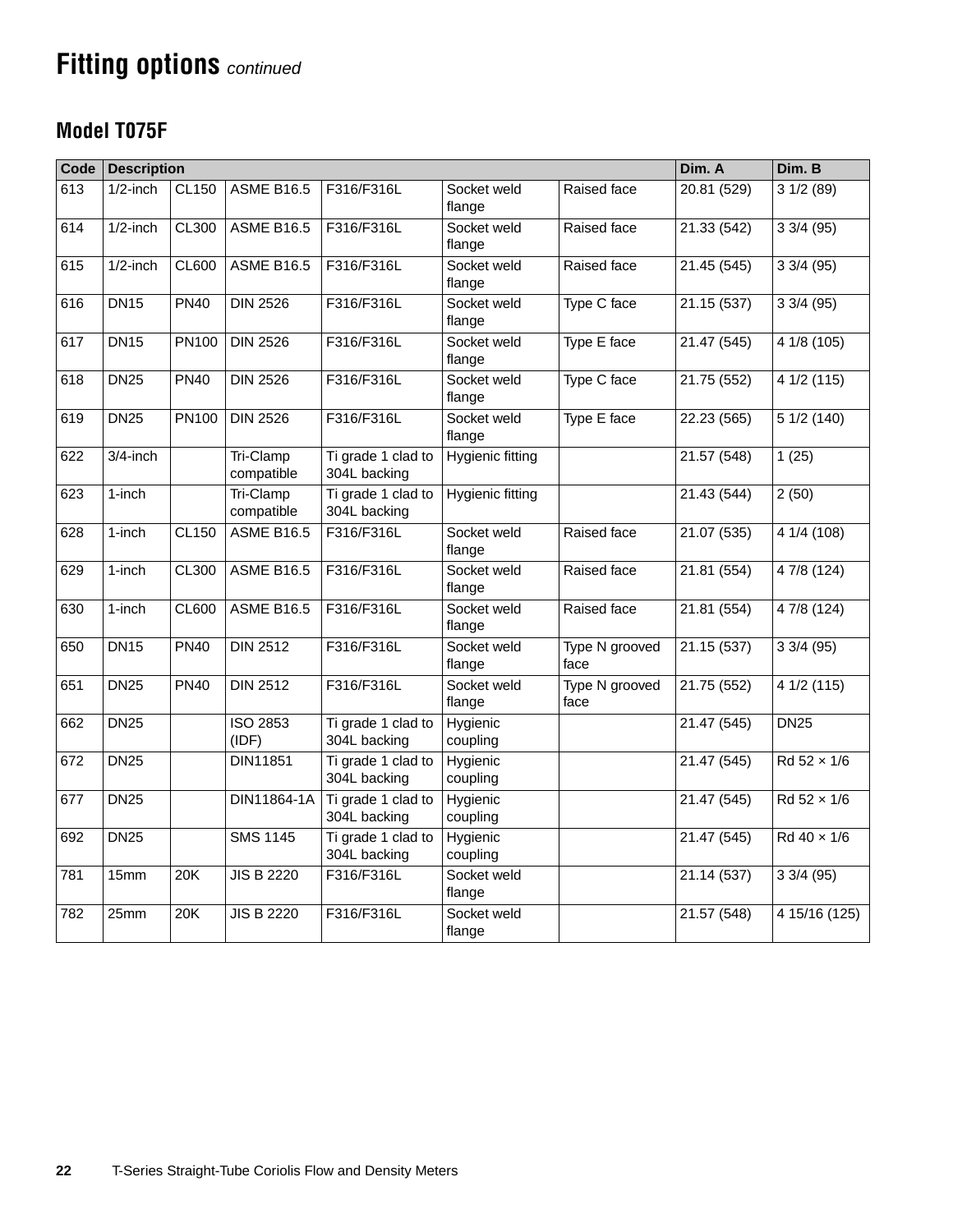### **Model T100T**

| Code | <b>Description</b>  |              |                         |                                    |                       |                        | Dim. A      | Dim. B        |
|------|---------------------|--------------|-------------------------|------------------------------------|-----------------------|------------------------|-------------|---------------|
| 527  | <b>DN25</b>         | <b>PN40</b>  | EN 1092-1               | F316/F316L                         | Weld neck flange      | Form B1                | 26.19 (665) | 4 1/2 (115)   |
| 528  | <b>DN25</b>         | PN100        | EN 1092-1               | F316/F316L                         | Weld neck flange      | Form B <sub>2</sub>    | 26.67(677)  | 5 1/2 (140)   |
| 618  | <b>DN25</b>         | <b>PN40</b>  | <b>DIN 2526</b>         | F316/F316L                         | Socket weld<br>flange | Type C face            | 26.19 (665) | 4 1/2 (115)   |
| 619  | <b>DN25</b>         | PN100        | <b>DIN 2526</b>         | F316/F316L                         | Socket weld<br>flange | Type E face            | 26.55 (674) | 5 1/2 (140)   |
| 623  | 1-inch              |              | Tri-Clamp<br>compatible | Ti grade 1 clad to<br>304L backing | Hygienic fitting      |                        | 26.23 (666) | 2(50)         |
| 624  | $1 - 1/2 -$<br>inch |              | Tri-Clamp<br>compatible | Ti grade 1 clad to<br>304L backing | Hygienic fitting      |                        | 26.23 (666) | 2(50)         |
| 628  | 1-inch              | <b>CL150</b> | <b>ASME B16.5</b>       | F316/F316L                         | Socket weld<br>flange | Raised face            | 25.51 (648) | 4 1/4 (108)   |
| 629  | 1-inch              | <b>CL300</b> | <b>ASME B16.5</b>       | F316/F316L                         | Socket weld<br>flange | Raised face            | 26.25 (667) | 4 7/8 (124)   |
| 630  | 1-inch              | <b>CL600</b> | <b>ASME B16.5</b>       | F316/F316L                         | Socket weld<br>flange | Raised face            | 26.37 (670) | 4 7/8 (124)   |
| 641  | $1 - 1/2 -$<br>inch | <b>CL150</b> | <b>ASME B16.5</b>       | F316/F316L                         | Socket weld<br>flange | Raised face            | 25.77 (655) | 5(127)        |
| 642  | $1 - 1/2 -$<br>inch | <b>CL300</b> | <b>ASME B16.5</b>       | F316/F316L                         | Socket weld<br>flange | Raised face            | 26.39 (670) | 61/8(155)     |
| 643  | $1 - 1/2 -$<br>inch | <b>CL600</b> | <b>ASME B16.5</b>       | F316/F316L                         | Socket weld<br>flange | Raised face            | 26.51 (673) | 6 1/8 (155)   |
| 651  | <b>DN25</b>         | <b>PN40</b>  | <b>DIN 2512</b>         | F316/F316L                         | Socket weld<br>flange | Type N grooved<br>face | 26.19 (665) | 4 1/2 (115)   |
| 652  | <b>DN40</b>         | <b>PN40</b>  | <b>DIN 2512</b>         | F316/F316L                         | Socket weld<br>flange | Type N grooved<br>face | 26.29 (668) | 5 15/16 (150) |
| 655  | <b>DN25</b>         | <b>PN40</b>  | EN 1092-1               | F316/F316L                         | Weld neck flange      | Form D                 | 26.19 (665) | 4 1/2 (115)   |
| 656  | <b>DN40</b>         | <b>PN40</b>  | EN 1092-1               | F316/F316L                         | Weld neck flange      | Form D                 | 26.29 (668) | 5 15/16 (150) |
| 658  | <b>DN40</b>         | <b>PN40</b>  | EN 1092-1               | F316/F316L                         | Weld neck flange      | Form B1                | 26.29 (668) | 5 15/16 (150) |
| 659  | <b>DN40</b>         | <b>PN100</b> | EN 1092-1               | F316/F316L                         | Weld neck flange      | Form B <sub>2</sub>    | 27.11 (689) | 6 11/16 (170) |
| 672  | <b>DN25</b>         |              | DIN11851                | Ti grade 1 clad to<br>304L backing | Hygienic<br>coupling  |                        | 26.23 (666) | Rd 52 × 1/6   |
| 677  | <b>DN25</b>         |              | DIN11864-1A             | Ti grade 1 clad to<br>304L backing | Hygienic<br>coupling  |                        | 26.23 (666) | Rd 52 x 1/6   |
| 681  | <b>DN40</b>         | <b>PN40</b>  | <b>DIN 2526</b>         | F316/F316L                         | Socket weld<br>flange | Type C face            | 26.29 (668) | 5 15/16 (150) |
| 682  | <b>DN40</b>         | PN100        | <b>DIN 2526</b>         | F316/F316L                         | Socket weld<br>flange | Type E face            | 26.69 (678) | 6 11/16 (170) |
| 782  | 25mm                | 20K          | <b>JIS B 2220</b>       | F316/F316L                         | Socket weld<br>flange |                        | 26.13 (664) | 4 15/16 (125) |
| 783  | 40mm                | 20K          | <b>JIS B 2220</b>       | F316/F316L                         | Socket weld<br>flange |                        | 26.19 (665) | 5 1/2 (140)   |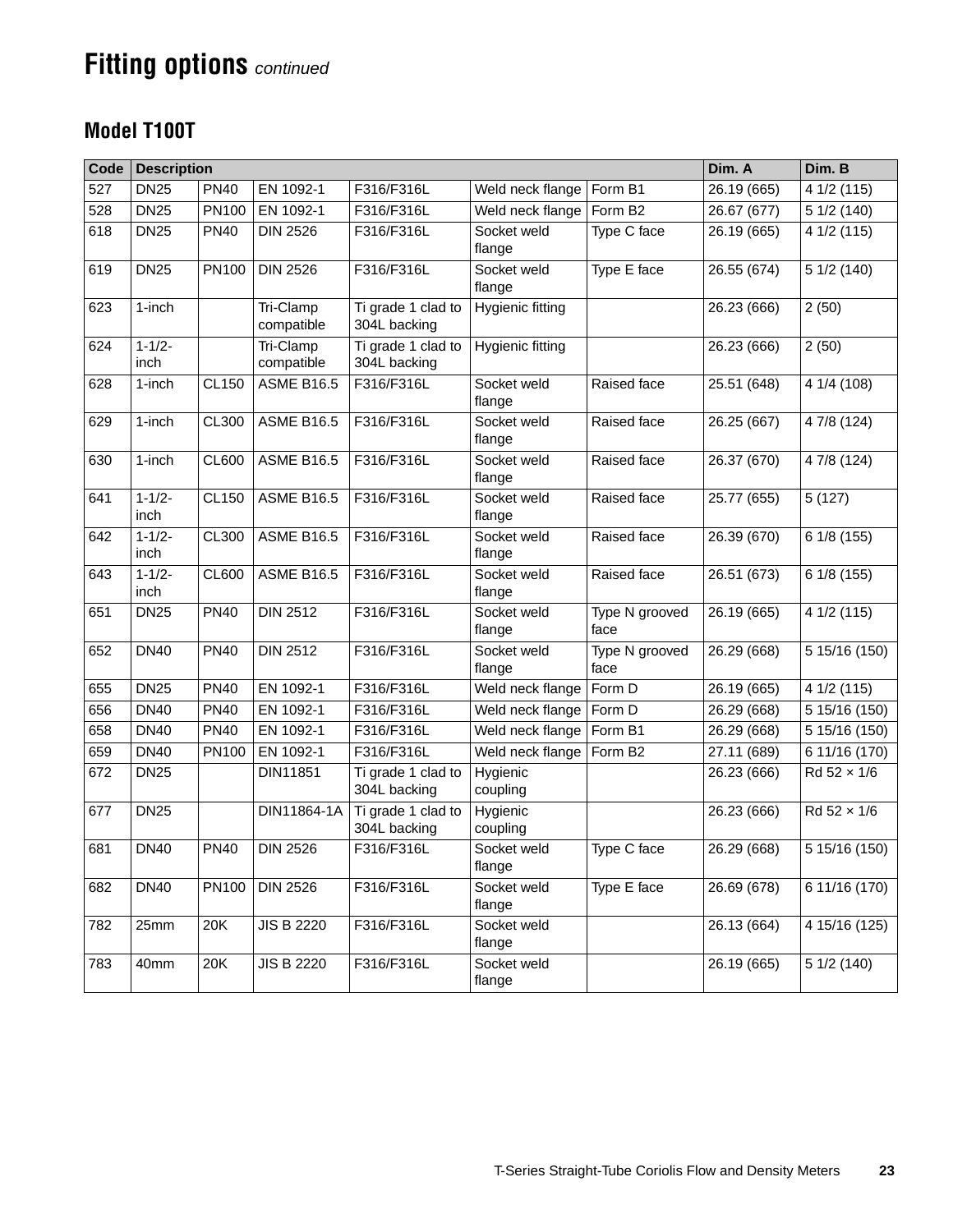### **Model T100F**

| Code | <b>Description</b>  |              |                         |                                    |                       |                        | Dim. A         | Dim. B                     |
|------|---------------------|--------------|-------------------------|------------------------------------|-----------------------|------------------------|----------------|----------------------------|
| 618  | <b>DN25</b>         | <b>PN40</b>  | <b>DIN 2526</b>         | F316/F316L                         | Socket weld<br>flange | Type C face            | 26 3/16 (665)  | $\overline{4}$ 1/2 (115)   |
| 619  | <b>DN25</b>         | <b>PN100</b> | <b>DIN 2526</b>         | F316/F316L                         | Socket weld<br>flange | Type E face            | 26 9/16 (674)  | 5 1/2 (140)                |
| 623  | 1-inch              |              | Tri-Clamp<br>compatible | Ti grade 1 clad to<br>304L backing | Hygienic fitting      |                        | 26 1/4 (668)   | 2(50)                      |
| 624  | $1 - 1/2 -$<br>inch |              | Tri-Clamp<br>compatible | Ti grade 1 clad to<br>304L backing | Hygienic fitting      |                        | 26 1/4 (666)   | 2(50)                      |
| 628  | 1-inch              | <b>CL150</b> | <b>ASME B16.5</b>       | F316/F316L                         | Socket weld<br>flange | Raised face            | 25 1/2 (648)   | 4 1/4 (108)                |
| 629  | 1-inch              | <b>CL300</b> | <b>ASME B16.5</b>       | F316/F316L                         | Socket weld<br>flange | Raised face            | 26 1/4 (667)   | 4 7/8 (124)                |
| 630  | 1-inch              | <b>CL600</b> | <b>ASME B16.5</b>       | F316/F316L                         | Socket weld<br>flange | Raised face            | 26 3/8 (670)   | 4 7/8 (124)                |
| 641  | $1 - 1/2 -$<br>inch | CL150        | <b>ASME B16.5</b>       | F316/F316L                         | Socket weld<br>flange | Raised face            | 25 3/4 (655)   | 5(127)                     |
| 642  | $1 - 1/2 -$<br>inch | CL300        | <b>ASME B16.5</b>       | F316/F316L                         | Socket weld<br>flange | Raised face            | 26 3/8 (670)   | 6 1/8 (155)                |
| 651  | <b>DN25</b>         | <b>PN40</b>  | <b>DIN 2512</b>         | F316/F316L                         | Socket weld<br>flange | Type N grooved<br>face | 26 3/16 (665)  | 4 1/2 (115)                |
| 652  | <b>DN40</b>         | <b>PN40</b>  | <b>DIN 2512</b>         | F316/F316L                         | Socket weld<br>flange | Type N grooved<br>face | 26 5/16 (668)  | 5 15/16 (150)              |
| 672  | <b>DN25</b>         |              | DIN11851                | Ti grade 1 clad to<br>304L backing | Hygienic<br>coupling  |                        | 26 1/4 (666)   | Rd 52 × 1/6                |
| 677  | <b>DN25</b>         |              | DIN11864-1A             | Ti grade 1 clad to<br>304L backing | Hygienic<br>coupling  |                        | 26 1/4 (667)   | Rd 52 × 1/6                |
| 681  | <b>DN40</b>         | <b>PN40</b>  | <b>DIN 2526</b>         | F316/F316L                         | Socket weld<br>flange | Type C face            | 26 5/16 (668)  | $\overline{5}$ 15/16 (150) |
| 682  | <b>DN40</b>         | <b>PN100</b> | <b>DIN 2526</b>         | F316/F316L                         | Socket weld<br>flange | Type E face            | 26 11/16 (678) | 6 11/16 (170)              |
| 782  | 25mm                | 20K          | <b>JIS B 2220</b>       | F316/F316L                         | Socket weld<br>flange |                        | 26 1/8 (664)   | 4 15/16 (125)              |
| 783  | 40mm                | 20K          | <b>JIS B 2220</b>       | F316/F316L                         | Socket weld<br>flange |                        | 26 3/16 (665)  | 5 1/2 (140)                |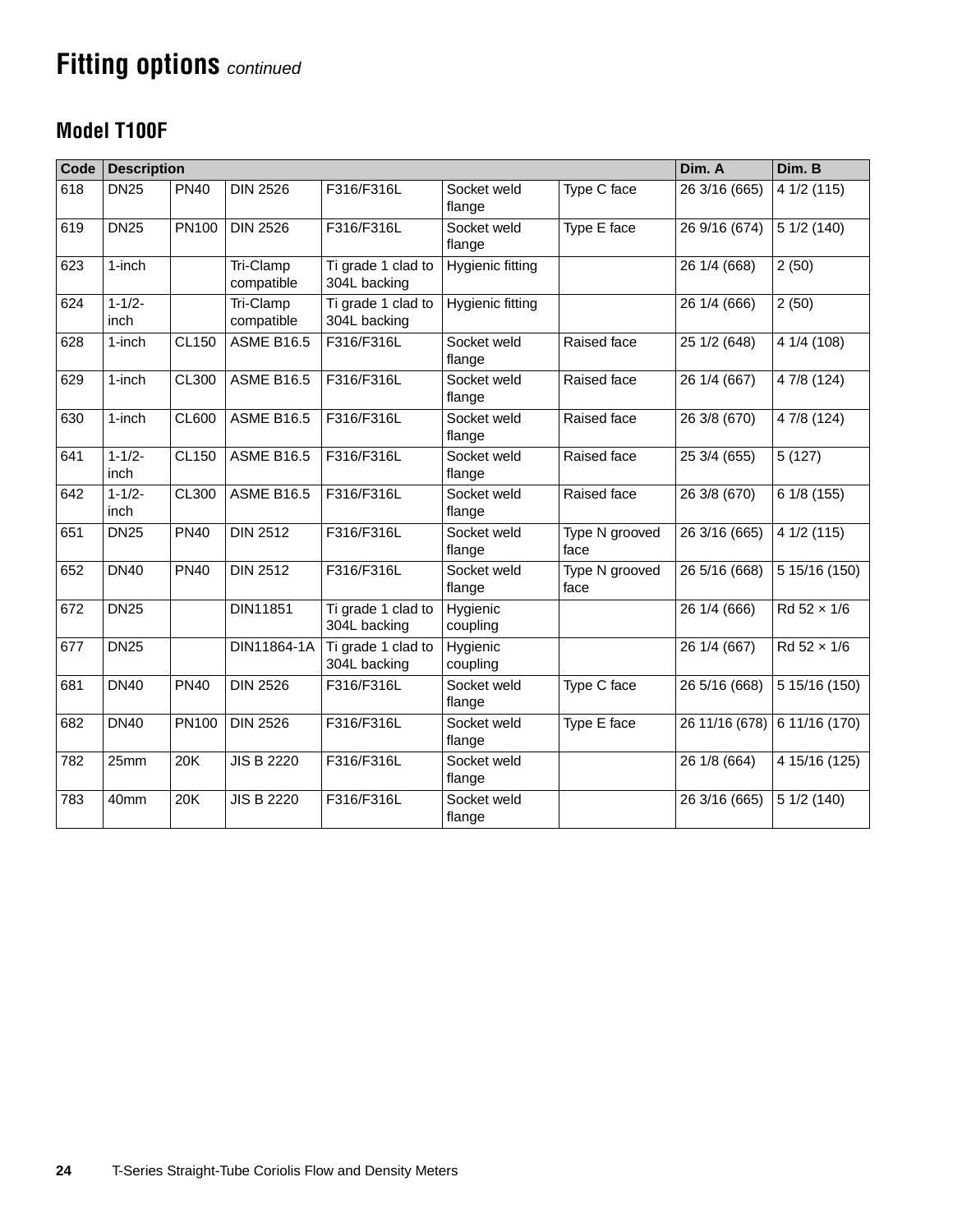### **Model T150T**

| Code | <b>Description</b>  |              |                          |                                    | Dim. A                | Dim. B                 |             |                            |
|------|---------------------|--------------|--------------------------|------------------------------------|-----------------------|------------------------|-------------|----------------------------|
| 624  | $1 - 1/2 -$<br>inch |              | Tri-Clamp<br>compatible  | Ti grade 1 clad to<br>304L backing | Hygienic fitting      |                        | 32.04 (814) | 2(50)                      |
| 625  | 2-inch              |              | Tri-Clamp<br>compatible  | Ti grade 1 clad to<br>304L backing | Hygienic fitting      |                        | 32.04 (814) | 21/2(64)                   |
| 641  | $1 - 1/2 -$<br>inch | <b>CL150</b> | <b>ASME B16.5</b>        | F316/F316L                         | Socket weld<br>flange | Raised face            | 31.46 (799) | 5(127)                     |
| 642  | $1 - 1/2 -$<br>inch | <b>CL300</b> | <b>ASME B16.5</b>        | F316/F316L                         | Socket weld<br>flange | Raised face            | 32.08 (815) | 6 1/8 (155)                |
| 643  | $1 - 1/2 -$<br>inch | <b>CL600</b> | <b>ASME B16.5</b>        | F316/F316L                         | Socket weld<br>flange | Raised face            | 32.32 (821) | 6 1/8 (155)                |
| 644  | 2-inch              | CL150        | <b>ASME B16.5</b>        | F316/F316L                         | Socket weld<br>flange | Raised face            | 31.68 (805) | $\sqrt{6}$ (152)           |
| 645  | 2-inch              | <b>CL300</b> | <b>ASME B16.5</b>        | F316/F316L                         | Socket weld<br>flange | Raised face            | 32.30 (820) | 6 1/2 (165)                |
| 646  | 2-inch              | <b>CL600</b> | <b>ASME B16.5</b>        | F316/F316L                         | Socket weld<br>flange | Raised face            | 32.56 (827) | 6 1/2 (165)                |
| 652  | <b>DN40</b>         | <b>PN40</b>  | <b>DIN 2512</b>          | F316/F316L                         | Socket weld<br>flange | Type N grooved<br>face | 31.74 (806) | 5 7/8 (150)                |
| 653  | <b>DN50</b>         | <b>PN40</b>  | <b>DIN 2512</b>          | F316/F316L                         | Socket weld<br>flange | Type N grooved<br>face | 32.02 (813) | 6 1/2 (165)                |
| 656  | <b>DN40</b>         | <b>PN40</b>  | EN 1092-1                | F316/F316L                         | Weld neck flange      | Form D                 | 31.74 (806) | 5 7/8 (150)                |
| 657  | <b>DN50</b>         | <b>PN40</b>  | EN 1092-1                | F316/F316L                         | Weld neck flange      | Form D                 | 32.02 (813) | $\overline{6}$ 1/2 (165)   |
| 658  | <b>DN40</b>         | <b>PN40</b>  | EN 1092-1                | F316/F316L                         | Weld neck flange      | Form B1                | 31.74 (806) | 5 7/8 (150)                |
| 659  | <b>DN40</b>         | PN100        | EN 1092-1                | F316/F316L                         | Weld neck flange      | Form B <sub>2</sub>    | 32.56 (827) | $\overline{6}$ 11/16 (170) |
| 660  | <b>DN50</b>         | <b>PN40</b>  | EN 1092-1                | F316/F316L                         | Weld neck flange      | Form B1                | 32.02 (813) | 6 1/2 (165)                |
| 661  | <b>DN50</b>         | PN100        | EN 1092-1                | F316/F316L                         | Weld neck flange      | Form B2                | 32.84 (834) | 7 11/16 (195)              |
| 663  | <b>DN51</b>         |              | <b>ISO 2853</b><br>(IDF) | Ti grade 1 clad to<br>304L backing | Hygienic<br>coupling  |                        | 32.04 (814) | <b>DN51</b>                |
| 673  | <b>DN40</b>         |              | DIN11851                 | Ti grade 1 clad to<br>304L backing | Hygienic<br>coupling  |                        | 32.60 (828) | Rd 65 x 1/6                |
| 674  | <b>DN50</b>         |              | DIN11851                 | Ti grade 1 clad to<br>304L backing | Hygienic<br>coupling  |                        | 32.04 (814) | Rd 78 x 1/6                |
| 678  | <b>DN50</b>         |              | DIN11864-1A              | Ti grade 1 clad to<br>304L backing | Hygienic<br>coupling  |                        | 32.04 (814) | Rd 78 x 1/6                |
| 681  | <b>DN40</b>         | <b>PN40</b>  | <b>DIN 2526</b>          | F316/F316L                         | Socket weld<br>flange | Type C face            | 31.74 (806) | 5 7/8 (150)                |
| 682  | <b>DN40</b>         | PN100        | <b>DIN 2526</b>          | F316/F316L                         | Socket weld<br>flange | Type E face            | 32.38 (822) | 6 11/16 (170)              |
| 683  | <b>DN50</b>         | <b>PN40</b>  | <b>DIN 2526</b>          | F316/F316L                         | Socket weld<br>flange | Type C face            | 32.02 (813) | 6 1/2 (165)                |
| 684  | <b>DN50</b>         | PN100        | <b>DIN 2526</b>          | F316/F316L                         | Socket weld<br>flange | Type E face            | 32.66 (829) | 7 11/16 (195)              |
| 693  | <b>DN51</b>         |              | <b>SMS 1145</b>          | Ti grade 1 clad to<br>304L backing | Hygienic<br>coupling  |                        | 32.04 (814) | Rd 70 x 1/6                |
| 783  | 40mm                | 20K          | <b>JIS B 2220</b>        | F316/F316L                         | Socket weld<br>flange |                        | 31.88 (810) | 5 1/2 (140)                |
| 784  | 50mm                | 20K          | <b>JIS B 2220</b>        | F316/F316L                         | Socket weld<br>flange |                        | 31.89 (810) | 6 1/8 (155)                |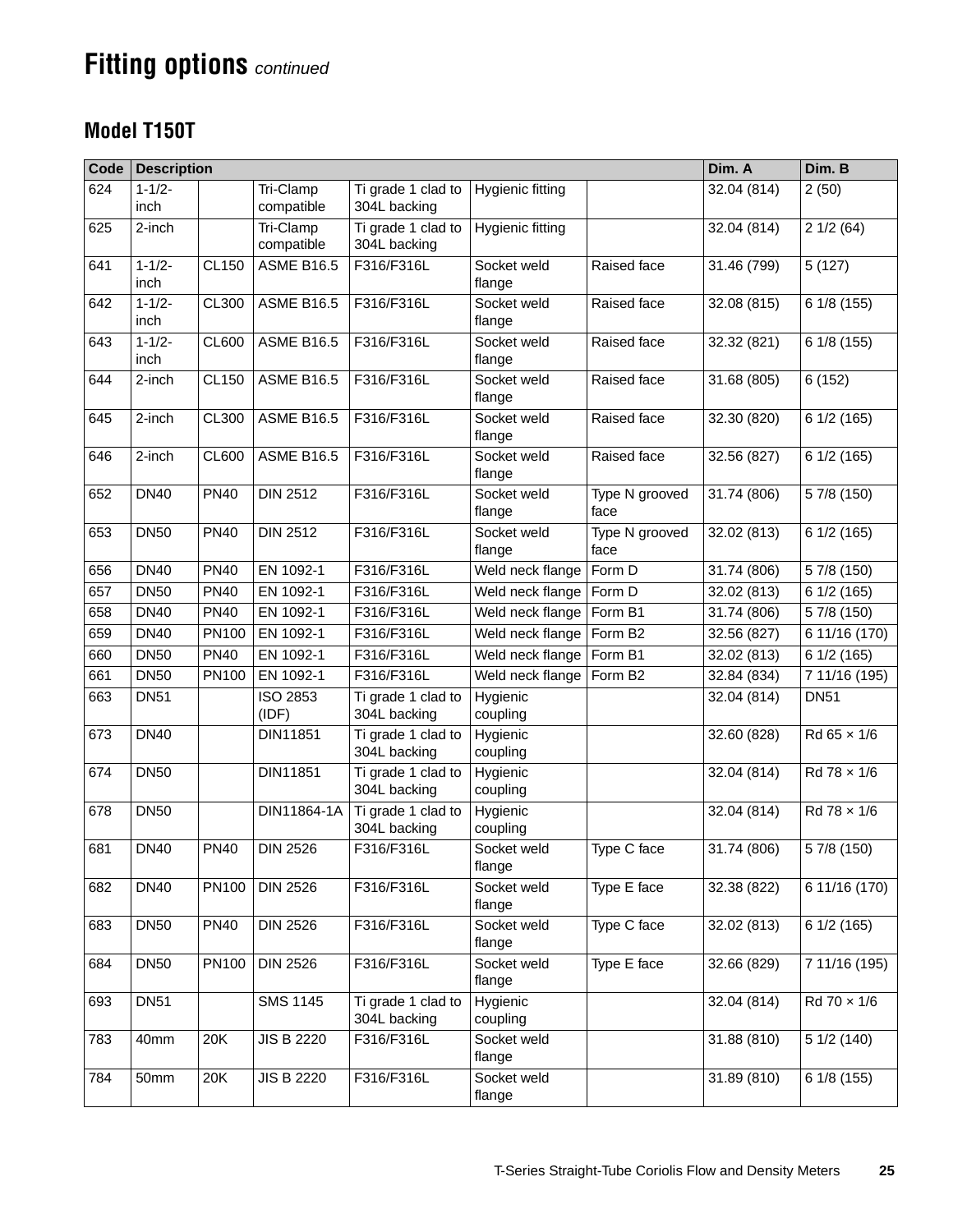### <span id="page-25-0"></span>**Model T150F**

| Code | <b>Description</b>  |              |                          | Dim. A                             | Dim. B                |                        |             |                          |
|------|---------------------|--------------|--------------------------|------------------------------------|-----------------------|------------------------|-------------|--------------------------|
| 624  | $1 - 1/2 -$<br>inch |              | Tri-Clamp<br>compatible  | Ti grade 1 clad to<br>304L backing | Hygienic fitting      |                        | 32.04 (814) | 2(50)                    |
| 625  | 2-inch              |              | Tri-Clamp<br>compatible  | Ti grade 1 clad to<br>304L backing | Hygienic fitting      |                        | 32.04 (814) | 21/2(64)                 |
| 641  | $1 - 1/2 -$<br>inch | <b>CL150</b> | <b>ASME B16.5</b>        | F316/F316L                         | Socket weld<br>flange | Raised face            | 31.46 (799) | 5(127)                   |
| 642  | $1 - 1/2 -$<br>inch | CL300        | <b>ASME B16.5</b>        | F316/F316L                         | Socket weld<br>flange | Raised face            | 32.08 (815) | 6 1/8 (155)              |
| 643  | $1 - 1/2 -$<br>inch | <b>CL600</b> | <b>ASME B16.5</b>        | F316/F316L                         | Socket weld<br>flange | Raised face            | 32.32 (821) | 6 1/8 (155)              |
| 644  | 2-inch              | <b>CL150</b> | <b>ASME B16.5</b>        | F316/F316L                         | Socket weld<br>flange | Raised face            | 31.68 (805) | 6(152)                   |
| 645  | 2-inch              | CL300        | <b>ASME B16.5</b>        | F316/F316L                         | Socket weld<br>flange | Raised face            | 32.30 (820) | 6 1/2 (165)              |
| 646  | 2-inch              | <b>CL600</b> | <b>ASME B16.5</b>        | F316/F316L                         | Socket weld<br>flange | Raised face            | 32.56 (827) | 6 1/2 (165)              |
| 652  | <b>DN40</b>         | <b>PN40</b>  | <b>DIN 2512</b>          | F316/F316L                         | Socket weld<br>flange | Type N grooved<br>face | 31.74 (806) | 5 7/8 (150)              |
| 653  | <b>DN50</b>         | <b>PN40</b>  | <b>DIN 2512</b>          | F316/F316L                         | Socket weld<br>flange | Type N grooved<br>face | 32.02 (813) | 6 1/2 (165)              |
| 663  | <b>DN51</b>         |              | <b>ISO 2853</b><br>(IDF) | Ti grade 1 clad to<br>304L backing | Hygienic<br>coupling  |                        | 32.04 (814) | <b>DN51</b>              |
| 673  | <b>DN40</b>         |              | DIN11851                 | Ti grade 1 clad to<br>304L backing | Hygienic<br>coupling  |                        | 32.60 (828) | $Rd65 \times 1/6$        |
| 674  | <b>DN50</b>         |              | DIN11851                 | Ti grade 1 clad to<br>304L backing | Hygienic<br>coupling  |                        | 32.04 (814) | Rd 78 x 1/6              |
| 678  | <b>DN50</b>         |              | DIN11864-1A              | Ti grade 1 clad to<br>304L backing | Hygienic<br>coupling  |                        | 32.04 (814) | $\overline{Rd}$ 78 x 1/6 |
| 681  | <b>DN40</b>         | <b>PN40</b>  | <b>DIN 2526</b>          | F316/F316L                         | Socket weld<br>flange | Type C face            | 31.74 (806) | 5 7/8 (150)              |
| 682  | <b>DN40</b>         | PN100        | <b>DIN 2526</b>          | F316/F316L                         | Socket weld<br>flange | Type E face            | 32.38 (822) | 6 11/16 (170)            |
| 683  | <b>DN50</b>         | <b>PN40</b>  | <b>DIN 2526</b>          | F316/F316L                         | Socket weld<br>flange | Type C face            | 32.02 (813) | 6 1/2 (165)              |
| 684  | <b>DN50</b>         | PN100        | <b>DIN 2526</b>          | F316/F316L                         | Socket weld<br>flange | Type E face            | 32.66 (829) | 7 11/16 (195)            |
| 693  | <b>DN51</b>         |              | <b>SMS 1145</b>          | Ti grade 1 clad to<br>304L backing | Hygienic<br>coupling  |                        | 32.04 (814) | Rd 70 x 1/6              |
| 783  | 40mm                | 20K          | <b>JIS B 2220</b>        | F316/F316L                         | Socket weld<br>flange |                        | 31.88 (810) | 5 1/2 (140)              |
| 784  | 50mm                | 20K          | <b>JIS B 2220</b>        | F316/F316L                         | Socket weld<br>flange |                        | 31.89 (810) | 6 1/8 (155)              |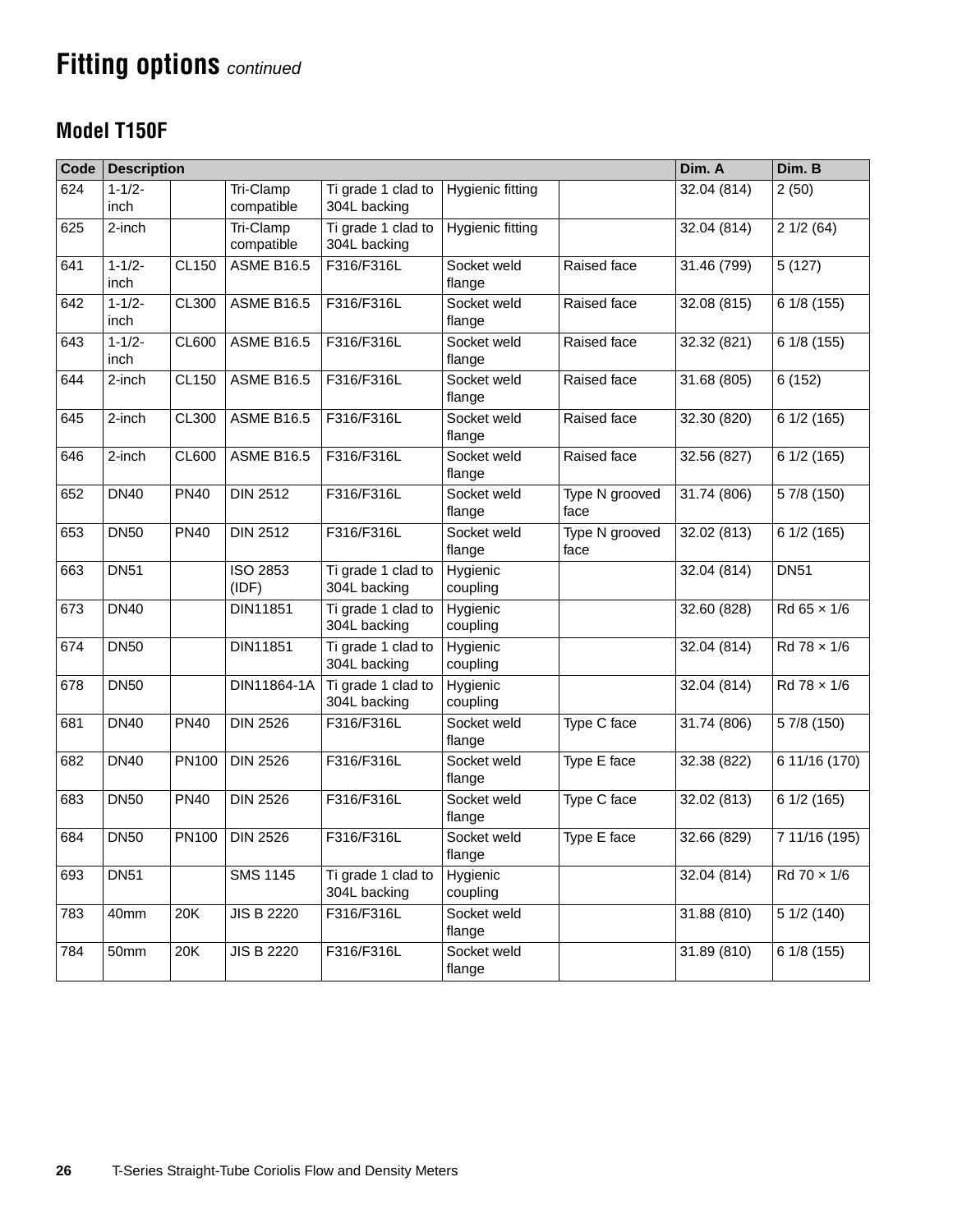# <span id="page-26-0"></span>**Ordering information**

| <b>Model</b>           | <b>Product description</b>                                                                                                                      |  |  |  |
|------------------------|-------------------------------------------------------------------------------------------------------------------------------------------------|--|--|--|
|                        | <b>Standard sensor models</b>                                                                                                                   |  |  |  |
| T025T                  | Micro Motion Coriolis T-Series sensor; 1/4-inch; straight tube; titanium; 32 Ra (0.8 μm) surface finish                                         |  |  |  |
| <b>T050T</b>           | Micro Motion Coriolis T-Series sensor; 1/2-inch; straight tube; titanium; 32 Ra (0.8 $\mu$ m) surface finish                                    |  |  |  |
| T075T                  | Micro Motion Coriolis T-Series sensor; 3/4-inch; straight tube; titanium; 32 Ra (0.8 $\mu$ m) surface finish                                    |  |  |  |
| T100T                  | Micro Motion Coriolis T-Series sensor; 1-inch; straight tube; titanium; 32 Ra (0.8 $\mu$ m) surface finish                                      |  |  |  |
| T150T                  | Micro Motion Coriolis T-Series sensor; 1 1/2-inch; straight tube; titanium; 32 Ra (0.8 µm) surface finish                                       |  |  |  |
|                        | Improved surface finish sensor models                                                                                                           |  |  |  |
| T025F                  | Micro Motion Coriolis T-Series sensor; 1/4-inch; straight tube; titanium; 15 Ra (0.38 µm) surface finish                                        |  |  |  |
| <b>T050F</b>           | Micro Motion Coriolis T-Series sensor; 1/2-inch; straight tube; titanium; 15 Ra (0.38 µm) surface finish                                        |  |  |  |
| <b>T075F</b>           | Micro Motion Coriolis T-Series sensor; 3/4-inch; straight tube; titanium; 15 Ra (0.38 µm) surface finish                                        |  |  |  |
| <b>T100F</b>           | Micro Motion Coriolis T-Series sensor; 1-inch; straight tube; titanium; 15 Ra (0.38 $\mu$ m) surface finish                                     |  |  |  |
| <b>T150F</b>           | Micro Motion Coriolis T-Series sensor; 1 1/2-inch; straight tube; titanium; 15 Ra (0.38 µm) surface finish                                      |  |  |  |
| Code                   | <b>Fitting options</b>                                                                                                                          |  |  |  |
| ###                    | See fittings tables on pages 19-26.                                                                                                             |  |  |  |
| Code                   | <b>Case options</b>                                                                                                                             |  |  |  |
| S                      | 1450 psig (100 bar) containment                                                                                                                 |  |  |  |
| $\mathsf{P}^{(1)}$     | Purge fittings (two 1/2-inch NPT female); 725 psig (50 bar) containment                                                                         |  |  |  |
| Code                   | <b>Electronics interface</b>                                                                                                                    |  |  |  |
| Q                      | 4-wire polyurethane-painted aluminum integral core processor for remotely mounted transmitter with MVD Technology                               |  |  |  |
| A                      | 4-wire stainless steel integral core processor for remotely mounted transmitter with MVD Technology                                             |  |  |  |
| V                      | 4-wire polyurethane-painted aluminum integral core processor with extended mount for remotely mounted transmitter with<br><b>MVD Technology</b> |  |  |  |
| в                      | 4-wire stainless steel integral core processor with extended mount for remotely mounted transmitter with MVD Technology                         |  |  |  |
| С                      | Integrally mounted Model 1700 or 2700 transmitter                                                                                               |  |  |  |
| R                      | 9-wire polyurethane-painted junction box - not available with Models T025 or T050                                                               |  |  |  |
| H                      | 9-wire polyurethane-painted junction box with extended mount - not available with Models T025 or T050                                           |  |  |  |
| Code                   | <b>Conduit connections</b>                                                                                                                      |  |  |  |
|                        | Electronics interface codes Q, A, V, and B                                                                                                      |  |  |  |
| В                      | 1/2-inch NPT - no gland                                                                                                                         |  |  |  |
| Е                      | $M20$ – no gland                                                                                                                                |  |  |  |
| F                      | Brass/nickel cable gland (cable diameter 0.335 to 0.394 inches [8.5 to 10 mm])                                                                  |  |  |  |
| G                      | Stainless steel cable gland (cable diameter 0.335 to 0.394 inches [8.5 to 10 mm])<br>Electronics interface codes R and H (9-wire junction box)  |  |  |  |
|                        |                                                                                                                                                 |  |  |  |
| Α                      | 3/4-inch NPT - no gland                                                                                                                         |  |  |  |
| н                      | 3/4-inch NPT with brass/nickel cable gland                                                                                                      |  |  |  |
| J                      | 3/4-inch NPT with stainless steel cable gland                                                                                                   |  |  |  |
|                        | Electronics interface code C (integrally mounted transmitter)                                                                                   |  |  |  |
| Α                      | No gland                                                                                                                                        |  |  |  |
| Continued on next page |                                                                                                                                                 |  |  |  |
|                        |                                                                                                                                                 |  |  |  |

*(1) Not available with sensors with improved surface finish option.*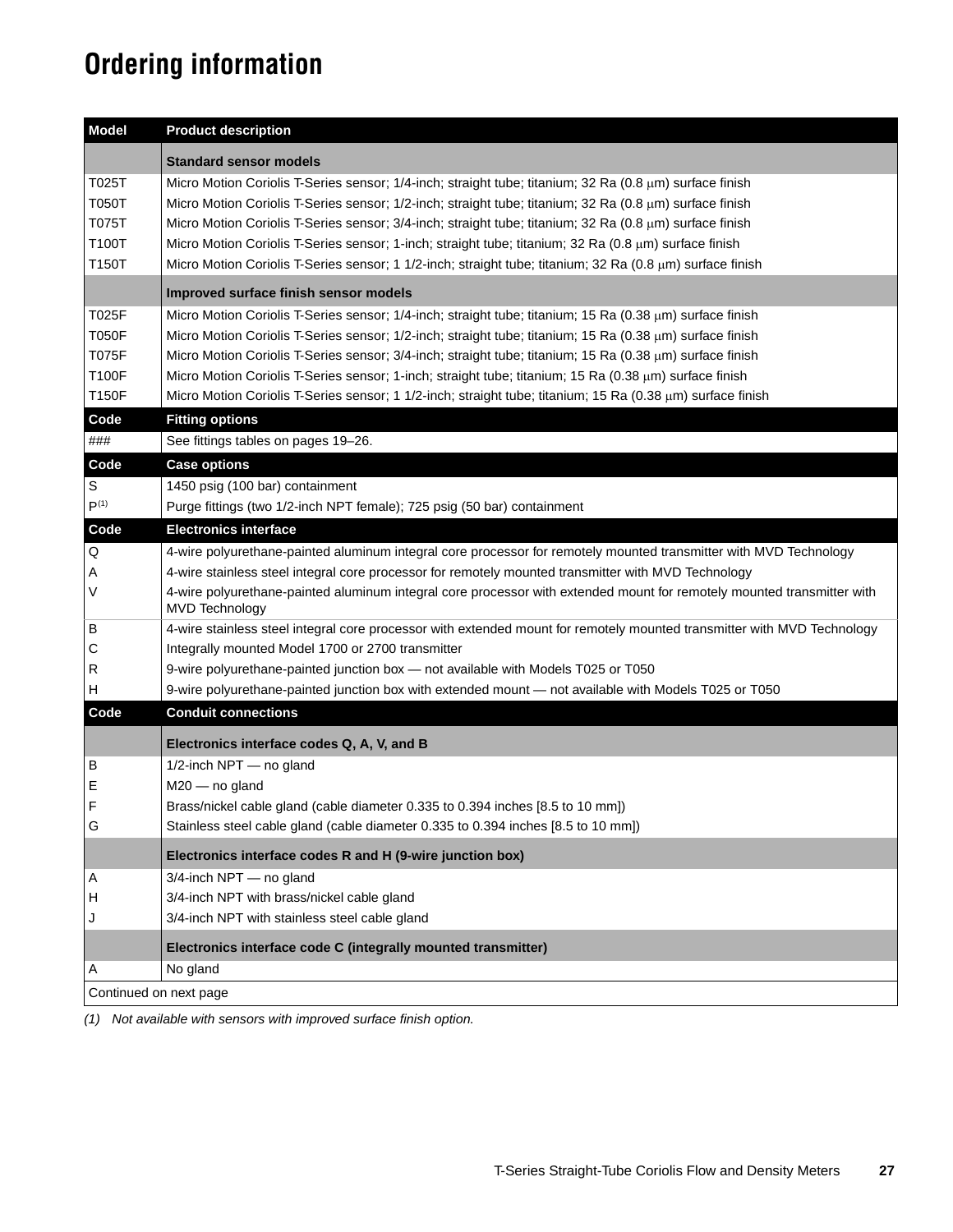# **Ordering information** *continued*

| M                                                                     |  |  |  |  |
|-----------------------------------------------------------------------|--|--|--|--|
| <b>Approval</b><br>Micro Motion standard (no approval)                |  |  |  |  |
| Micro Motion standard / PED compliant<br>N                            |  |  |  |  |
| ${\mathsf U}^{\scriptscriptstyle (1)}$<br>UL                          |  |  |  |  |
| $\mathsf C$<br>CSA (Canada only)                                      |  |  |  |  |
| CSA (U.S.A. and Canada)<br>A                                          |  |  |  |  |
| $\mathsf Z$<br>ATEX - Equipment Category 2 (Zone 1) / PED compliant   |  |  |  |  |
| $V^{(2)}$<br>ATEX - Equipment Category 3 (Zone 2) / PED compliant     |  |  |  |  |
| $3^{(2)}$<br><b>IECEx Zone 2</b>                                      |  |  |  |  |
| $2^{(2)}$<br>CSA Class I Div. 2 (U.S.A. and Canada)                   |  |  |  |  |
| Code<br>Language                                                      |  |  |  |  |
| Danish installation manual<br>A                                       |  |  |  |  |
| C<br>Czech installation manual                                        |  |  |  |  |
| Dutch installation manual<br>D                                        |  |  |  |  |
| E<br>English installation manual                                      |  |  |  |  |
| F<br>French installation manual                                       |  |  |  |  |
| German installation manual<br>G                                       |  |  |  |  |
| Finnish installation manual                                           |  |  |  |  |
| Italian installation manual<br>$\mathbf{I}$                           |  |  |  |  |
| Japanese installation manual<br>J                                     |  |  |  |  |
| Chinese installation manual<br>M                                      |  |  |  |  |
| Norwegian installation manual<br>N                                    |  |  |  |  |
| Polish installation manual<br>O                                       |  |  |  |  |
| S<br>Spanish installation manual                                      |  |  |  |  |
| Swedish installation manual<br>W                                      |  |  |  |  |
| Hungarian CE requirements and English installation manual<br>В        |  |  |  |  |
| Slovak CE requirements and English installation manual<br>Κ           |  |  |  |  |
| Τ<br>Estonian CE requirements and English installation manual         |  |  |  |  |
| U<br>Greek CE requirements and English installation manual            |  |  |  |  |
| Latvian CE requirements and English installation manual<br>L          |  |  |  |  |
| $\sf V$<br>Lithuanian CE requirements and English installation manual |  |  |  |  |
| Υ<br>Slovenian CE requirements and English installation manual        |  |  |  |  |
| Future option 1<br>Code                                               |  |  |  |  |
| $\overline{z}$<br>Reserved for future use                             |  |  |  |  |
| Code<br><b>Future option 2</b>                                        |  |  |  |  |
| Reserved for future use<br>Ζ                                          |  |  |  |  |
| <b>Measurement application software</b><br>Code                       |  |  |  |  |
| $\mathsf Z$<br>No measurement application software                    |  |  |  |  |
| Code<br><b>Factory options</b>                                        |  |  |  |  |
| $\mathsf Z$<br>Standard product                                       |  |  |  |  |
| Χ<br>ETO product                                                      |  |  |  |  |
| Typical model number: T025T 613 S Q B M E Z Z Z Z                     |  |  |  |  |

*(1) Not available with models T025F or T050F.*

<span id="page-27-0"></span>*(2) Available only with electronics interface option C.*